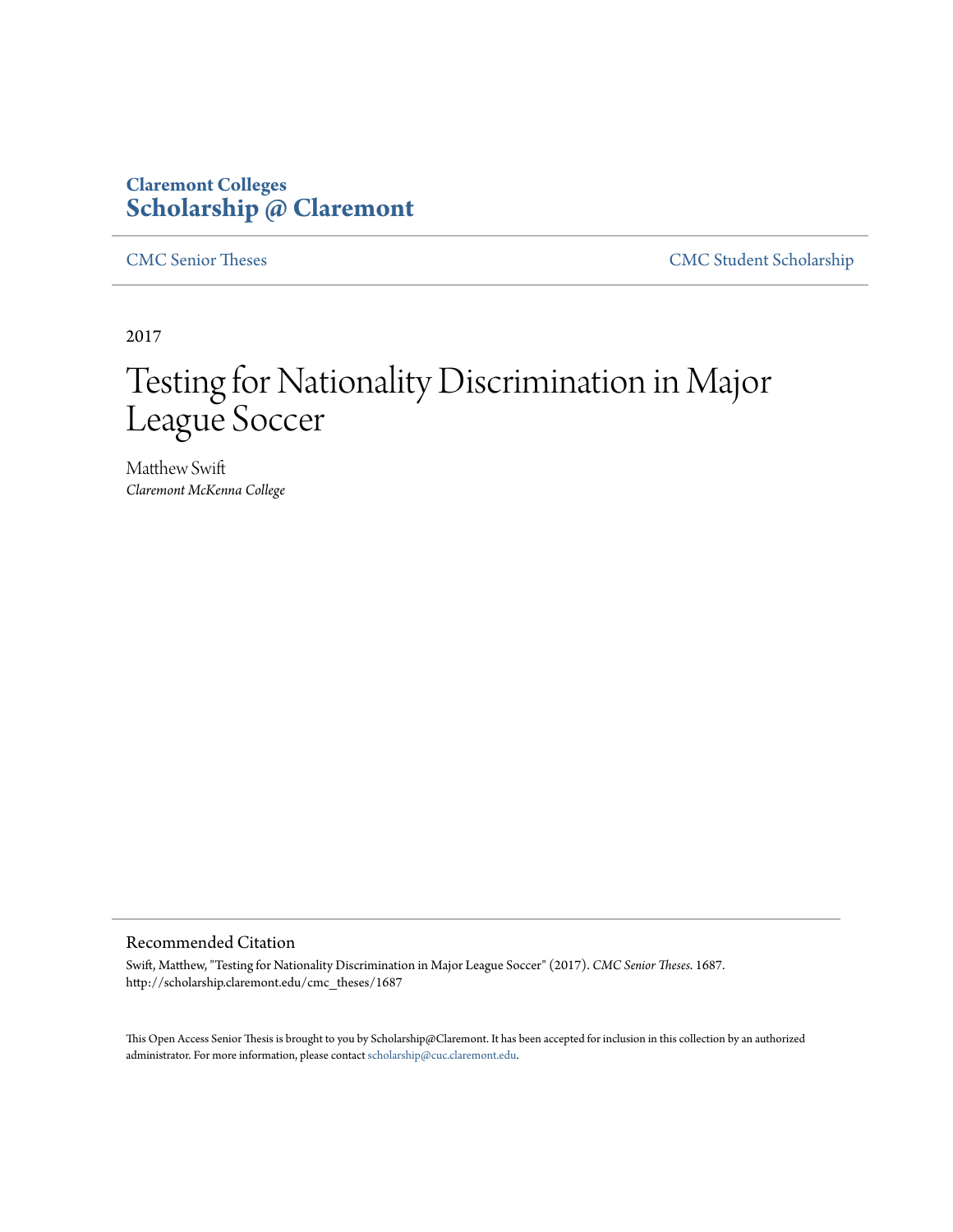### **CLAREMONT McKENNA COLLEGE**

## **TESTING FOR NATIONALITY DISCRIMINATION IN MAJOR LEAGUE SOCCER**

SUBMITTED TO

PROFESSOR HEATHER ANTECOL

BY

MATTHEW SWIFT

FOR

SENIOR THESIS

SPRING 2017

APRIL 24th, 2017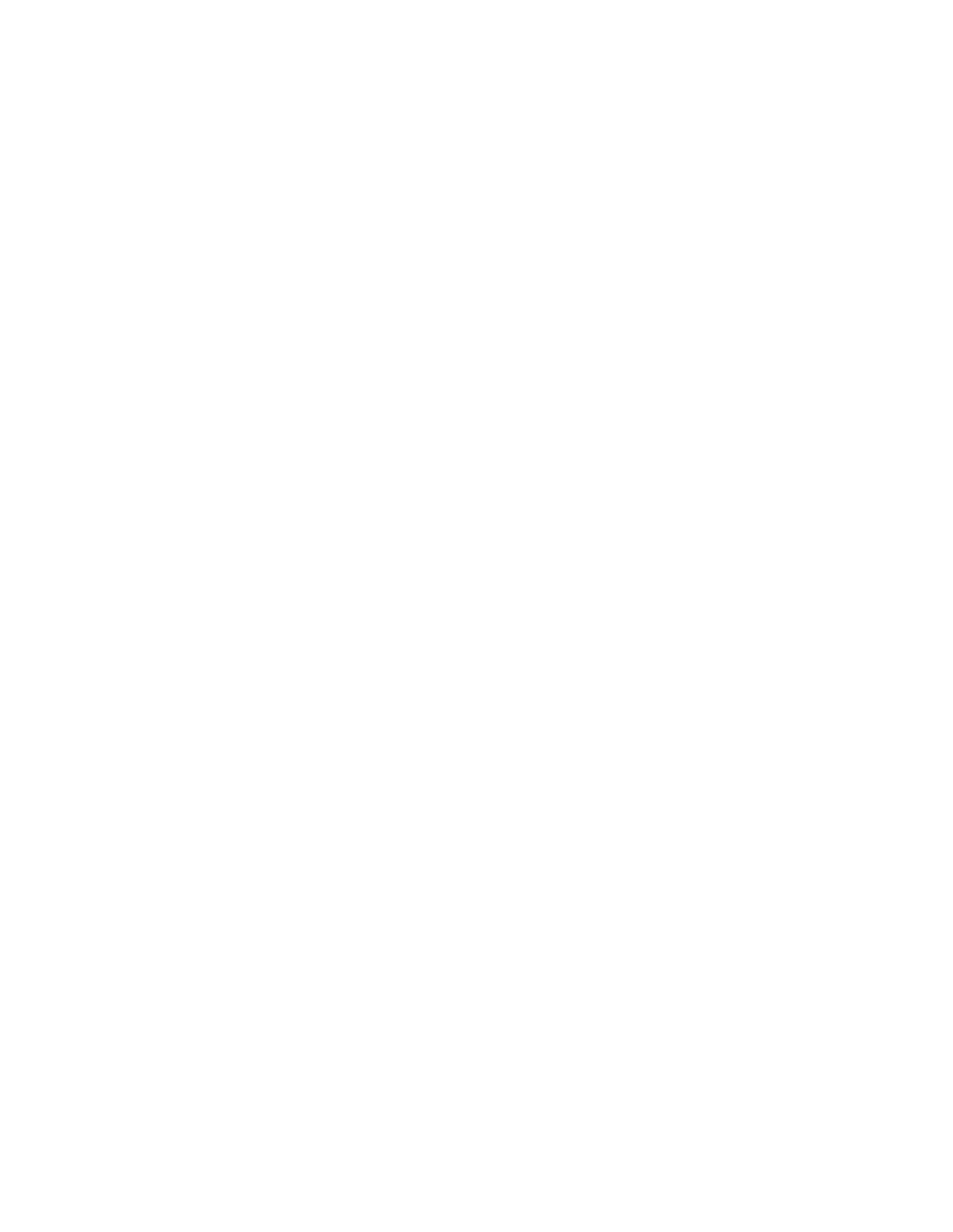#### **Table of Contents**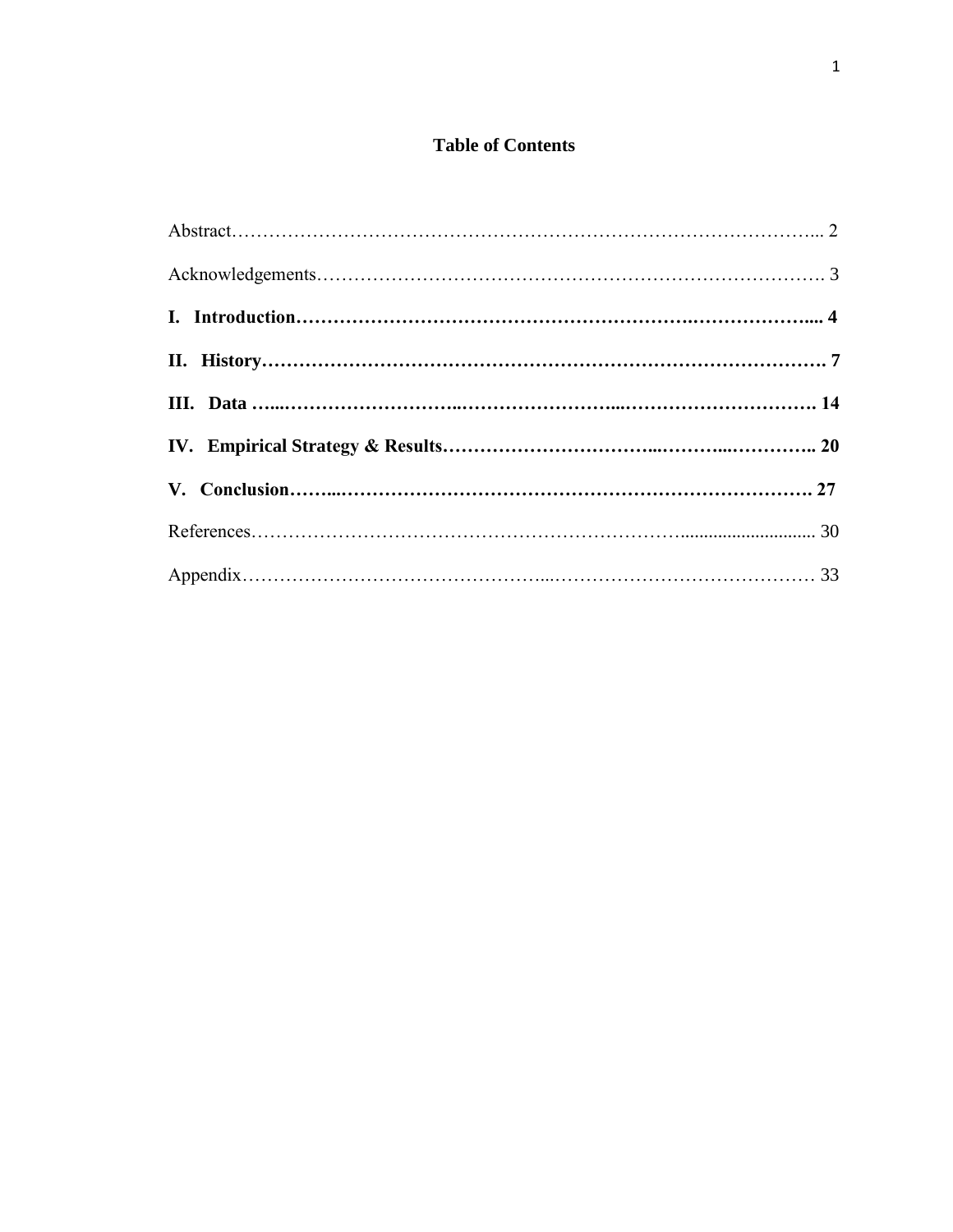#### **Abstract**

Using data from the 2014-2016 Major League Soccer seasons, this paper finds evidence for nationality discrimination in the MLS. In particular, foreign players receive a wage premium of 15.97 percent, *ceteris paribus*. Foreign players also receive an additional bump in their salary based on performance. Finally, using an Oaxaca (1973) decomposition, I find that 22-26% of the differences in wages between foreign and domestic players is largely due to discrimination.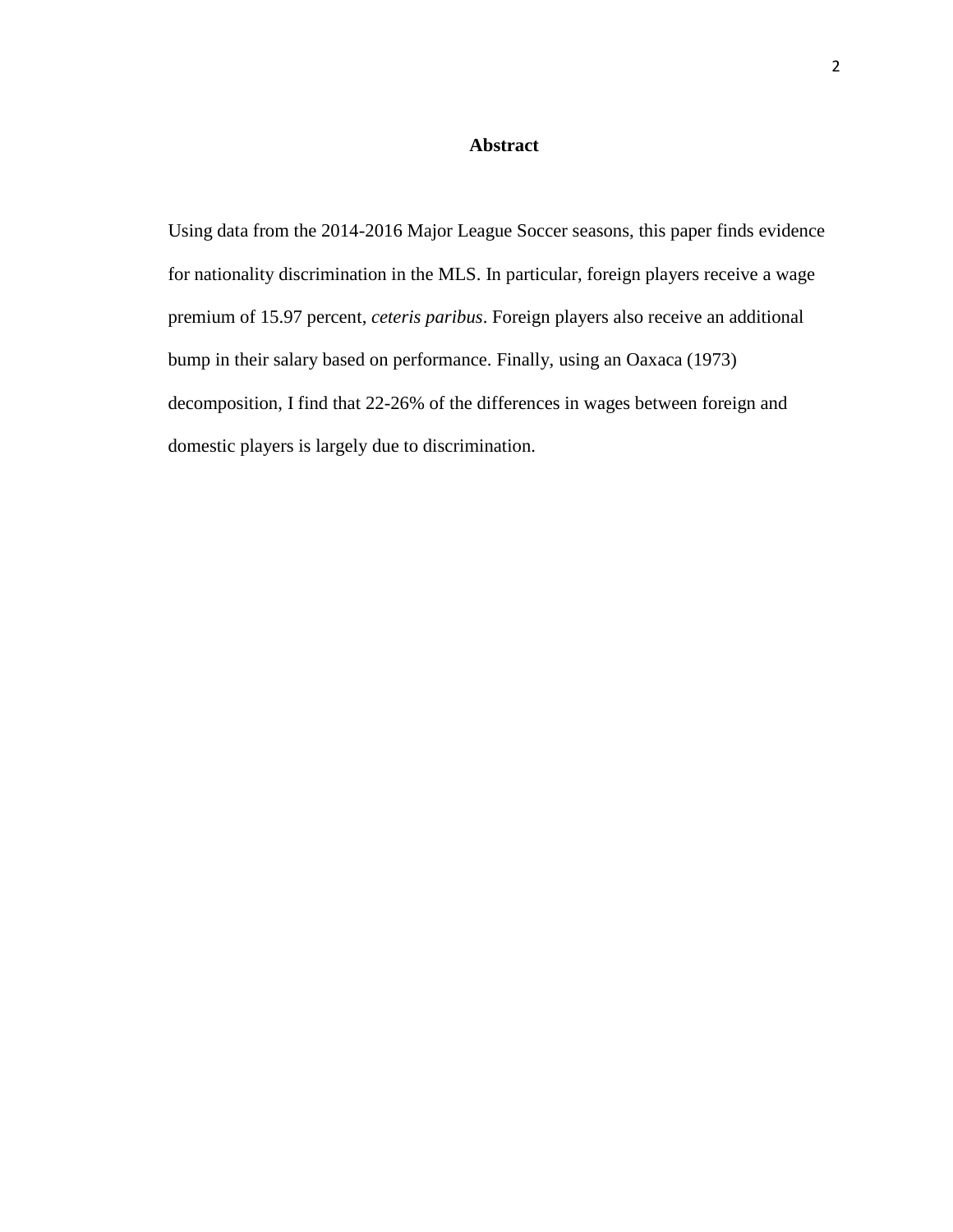#### **Acknowledgements**

I would like to thank everyone who has helped me throughout the duration of my thesis. Professor Burdekin helped me find an exciting thesis topic that so closely aligned with my love for soccer. Professor Antecol was pivotal in guiding me throughout the entire thesis process and was willing to help me at any moment. I am extremely grateful for my parents, Elaine Kostopoulos and Ken Swift, who supported me throughout this paper and throughout my academic career. Also, I would like to thank Claremont McKenna College and the Robert Day School of Economics and Finance for providing me with the knowledge to write a successful thesis.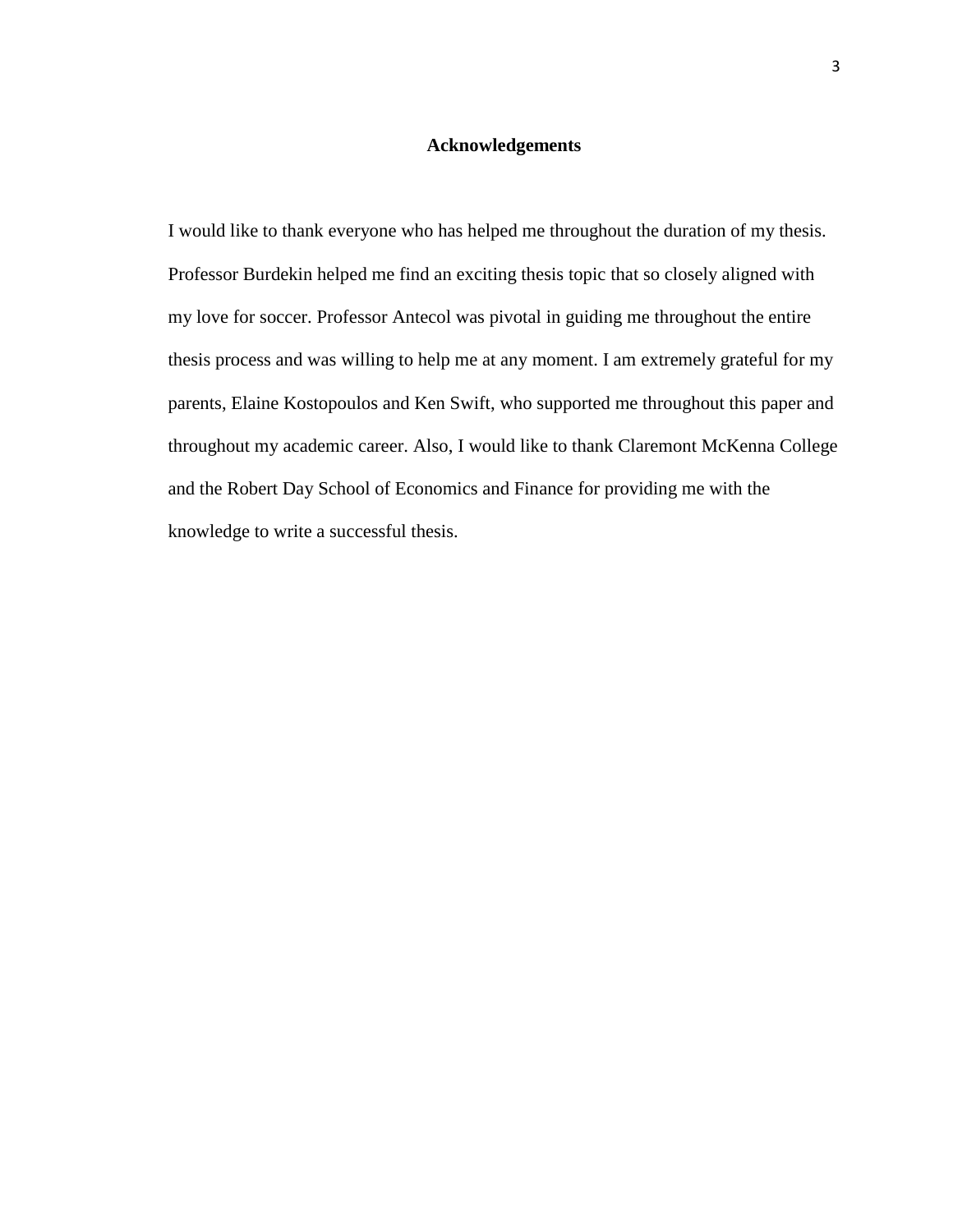#### **I. Introduction**

 $\overline{\phantom{a}}$ 

Sports like basketball, football, hockey, and baseball all have a rich and lengthy history in the United States. Soccer, however, has only more recently began to gain traction in the American sporting world (Heitner, 2015). Global powerhouse soccer nations such as Brazil, Argentina, Germany, and Italy have been able to grow the game of soccer for many more years than the United States (Mayassi, 2014). These countries have a culture founded on both domestic and international soccer success. Importantly, each of these powerhouse soccer countries have achieved some domestic success by way of their premier soccer leagues' achievements.

In the United States, there is currently only one premier soccer league. That league is Major League Soccer (MLS). The MLS is a very young league as it was only created in 1993. As far back as its inception, the league has been labeled as a league for aging foreign stars to finish their careers (Nguyen, 2016). It is said that the older foreign stars are paid handsomely to play soccer while living an exceedingly comfortable lifestyle (Davis, 2016). These players are no longer as talented as they once were on their former teams. This unusual aspect to the league is reflected by the apparent convex wage structure in the MLS. The MLS wage structure is different to those in Europe because players receive larger salaries<sup>1</sup> towards the end of their career, despite their drop in performance from age (Kuethe and Motamed, 2009). This is due to the willingness of the MLS to pay higher wages for aging foreign stars in hopes that these foreign stars can help

<sup>&</sup>lt;sup>1</sup> Salary, wages, and compensation are used interchangeably throughout the paper.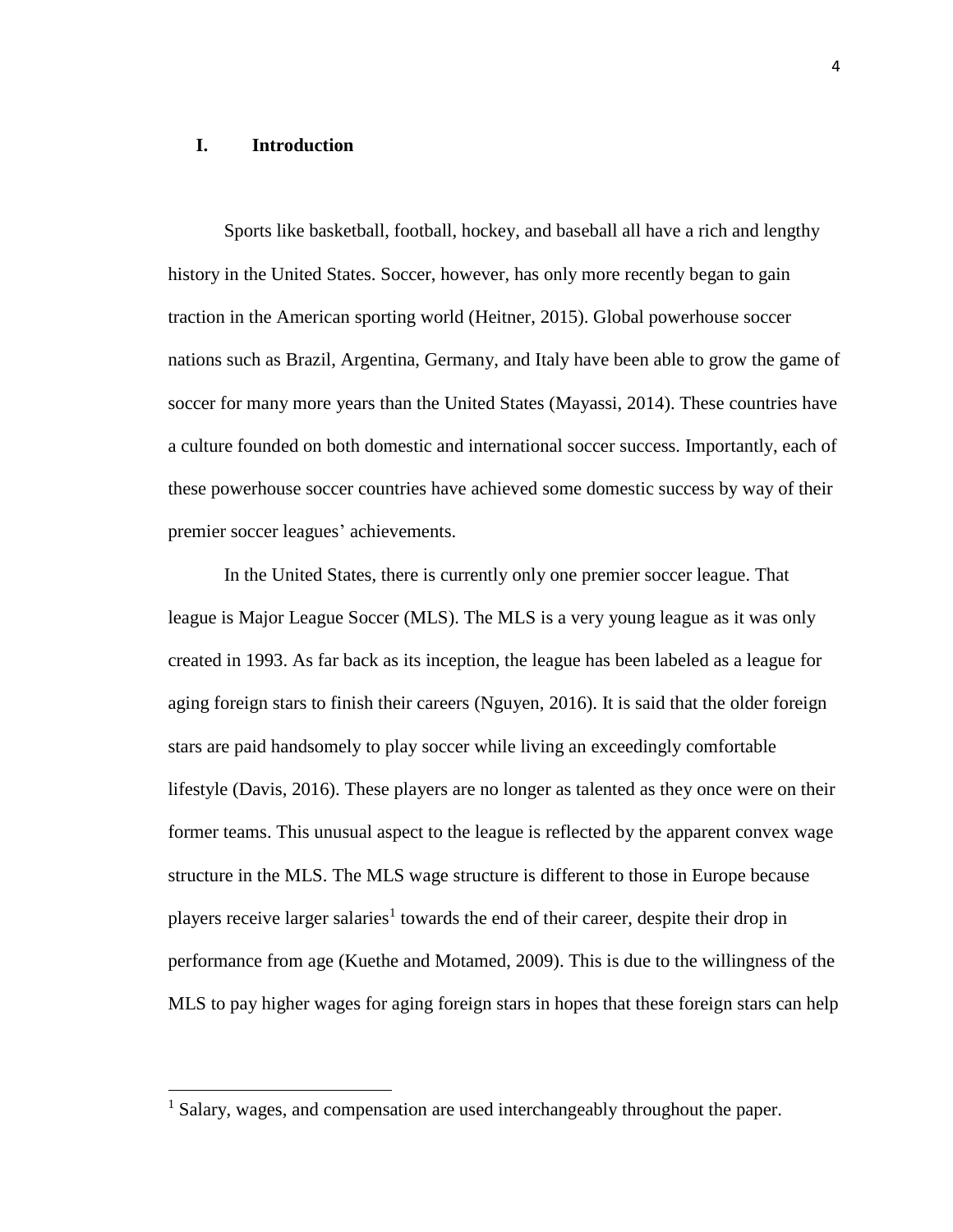grow the league through their star power and global popularity (Davis, 2016). No matter how influential all foreign players have been for the growth of the league, they are often the ones targeted by the media for much of the aforementioned reasons (Davis, 2016).

There is limited research on racial and/or nationality discrimination in soccer largely due to the lack of available data on salaries and performance metrics. The studies that exist generally employ a market test approach. That is, assuming that markets operate efficiently, the wage bill of any club should match the productivity of its players and, therefore, the performance of the team in terms of league position. They find that there is evidence of racial discrimination against black players in English league soccer (Szymanski, 2000) as well as in the English Premier League, German Bundesliga, Spanish Primera Division, Italian Serie A, and French Ligue 1 (Wilson and Ying, 2003), and some nationality discrimination against domestic players in English league soccer (Pedace, 2007). Moreover, said discrimination appears to be driven by owner discrimination as opposed to fan discrimination (Szymanski 1998, 2000; Wilson and Ying, 2003).

There is, however, extensive research on racial and/or nationality discrimination in other sports as they do not suffer from the lack of salary data and comprehensive performance metrics. The evidence on nationality discrimination in the NBA is mixed. Some studies find international players receive a wage premium (see for example, Eschker, 2004), while others find they experience a wage penalty (see for example, Yang and Lin, 2010). A shortcoming with these studies, however, is they do not allow for differential returns to performance characteristics by nationality. The purpose of this paper is to add to the existing literature on nationality discrimination in soccer by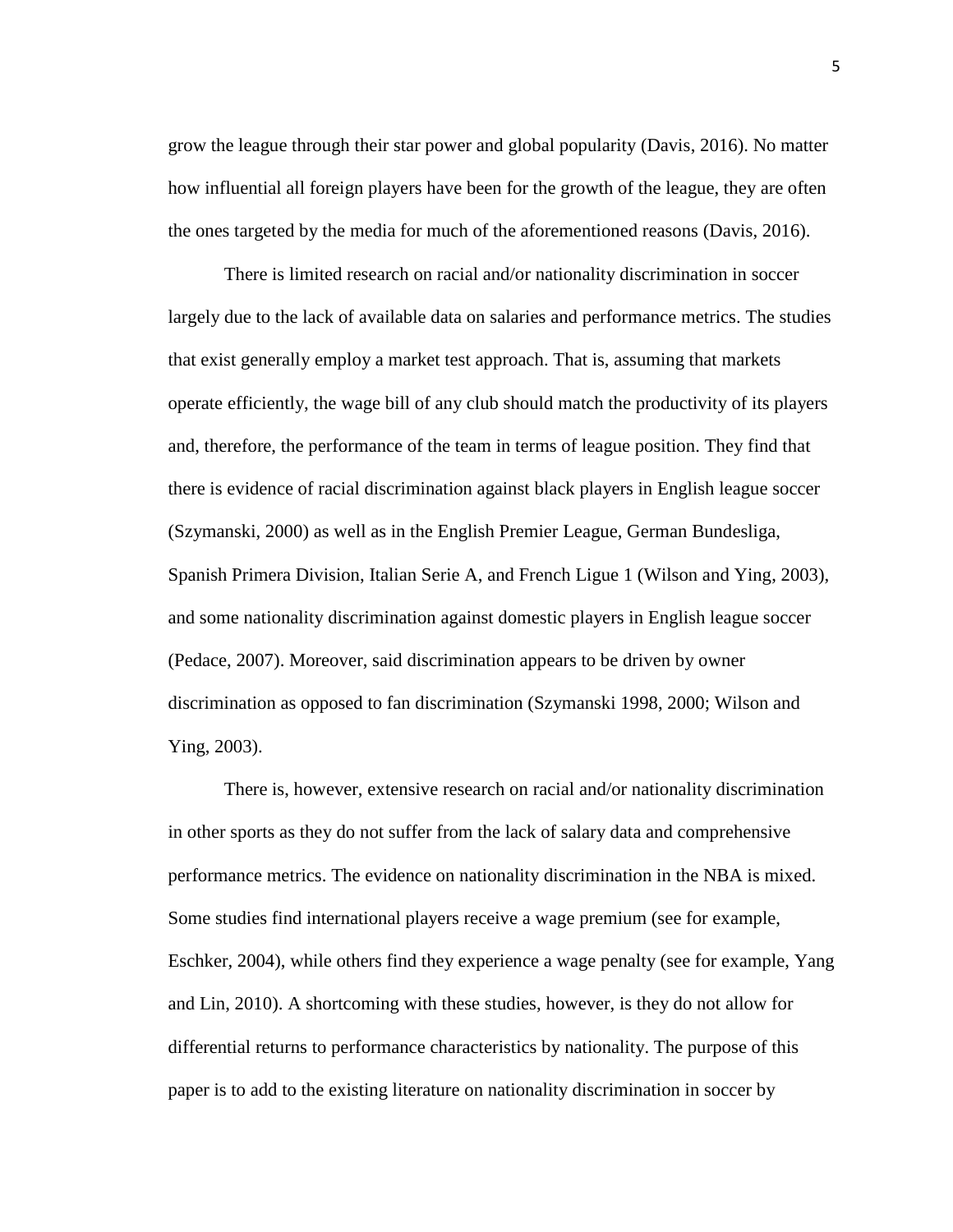applying the methodology used in the NBA studies. To the best of my knowledge, this has not been performed in soccer due to data constraints in European soccer leagues. Importantly, this paper includes detailed player salary data and an advanced performance metric for every field position. Moreover, I extend the analysis in the NBA studies by allowing for differential returns to the variables by implementing an Oaxaca decomposition. This decomposition allows me to determine how much of the nationality wage differential is due to observable and unobservable characteristics.

This paper finds support for foreign players being paid a wage premium for their services. Further, after controlling for the differences between foreign and domestic players, foreign players receive an added "bump" in their salary for their on-the-field performance compared to domestic players. The models account for a player's performance and popularity by the Man of the Match award and All-Star team selection. Foreign players selected to the All-Star team roster receive an additional salary "bump." While every attacking position was statistically significant for domestic players' salaries, it is the foreign forwards who are paid more than their domestic counterparts. Utilizing the Oaxaca (1973) decomposition, 22-26% of the wage differential is largely due to discrimination.

The remainder of the paper is organized as follows: Section II presents a history of the premier soccer leagues in the United States. In Sections III and IV, I discuss the data and empirical strategy and results, respectively. The closing section presents conclusions and possible MLS policy implications for the future.

6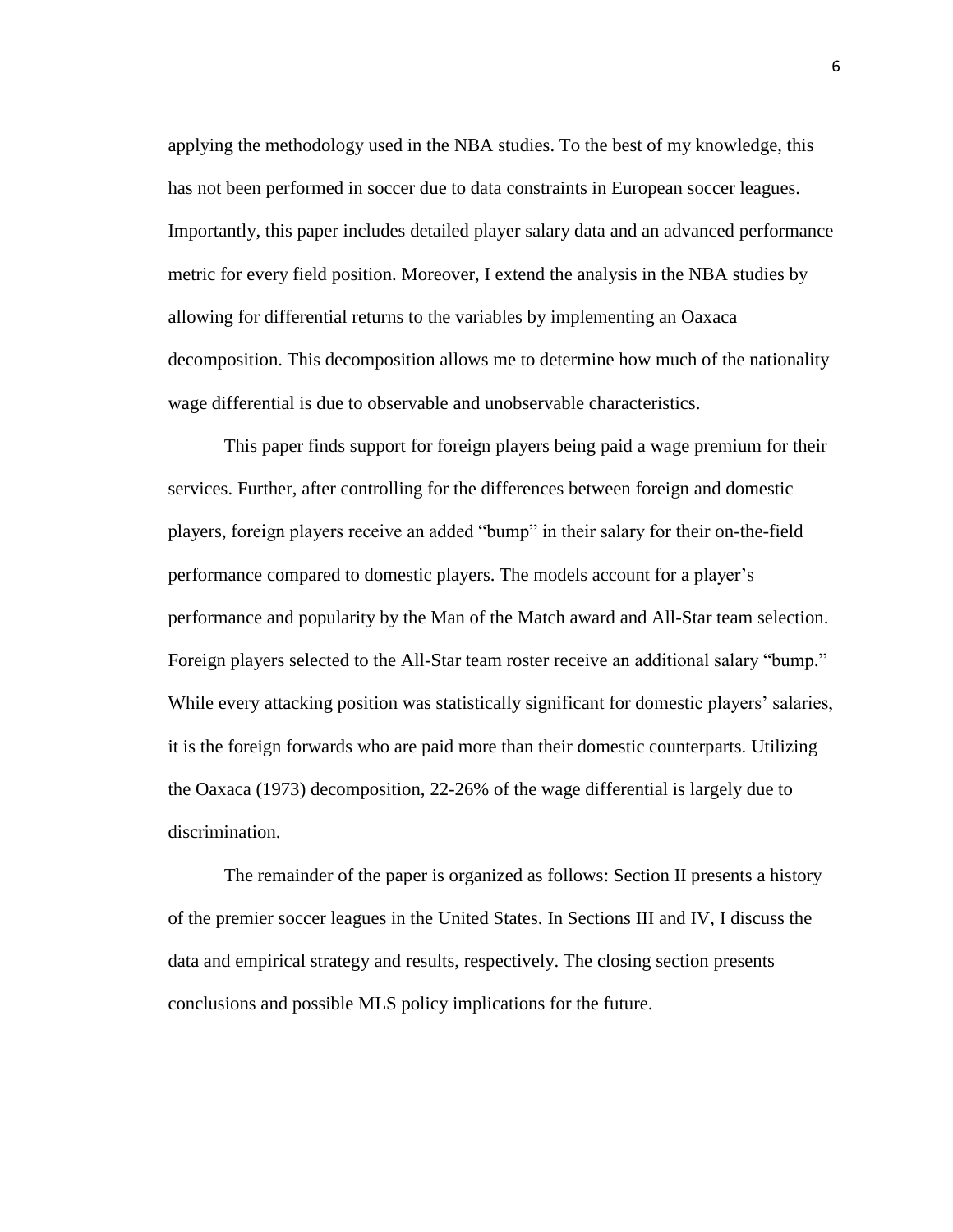#### **II. History**

The history of soccer in the United States is very different to many top global leagues. The first attempt to create a premier soccer league in the United States was the creation of the National American Soccer League (NASL). This league was started in 1968 but then subsequently folded in 1984. The failure of the NASL can help us understand the importance of growing soccer through a premier soccer league and creating an authentic soccer culture.

The NASL was an ambitious attempt to create a soccer fandom from virtually nothing (Abnos, 2015). It is easy to understand why it failed when you look at how the teams were constructed and what the league was hoping to create. From the start, owners did not often have the growth of the game and American soccer players in the front of their minds. One of the most famous teams to come out of the NASL era was the New York Cosmos. The New York Cosmos did an excellent job at selling out stadiums and securing large attendance figures for their games, but this was only due to their extravagant spending on older foreign players, notably Pele and Franz Beckenbauer (Salter, 2015). These players were once the best the soccer world had to offer. Once the Cosmos had signed their foreign stars, other teams felt the need to follow the Cosmos path and sign other foreign stars like Johann Cruyff and George Best. Their business model was not sustainable in the long-run.

Short-term growth spurred the decisions made by the owners. They were more concerned about getting more fans at the immediate NASL games than growing the game of soccer in America (Abnos, 2015). The San Diego Sockers President describes the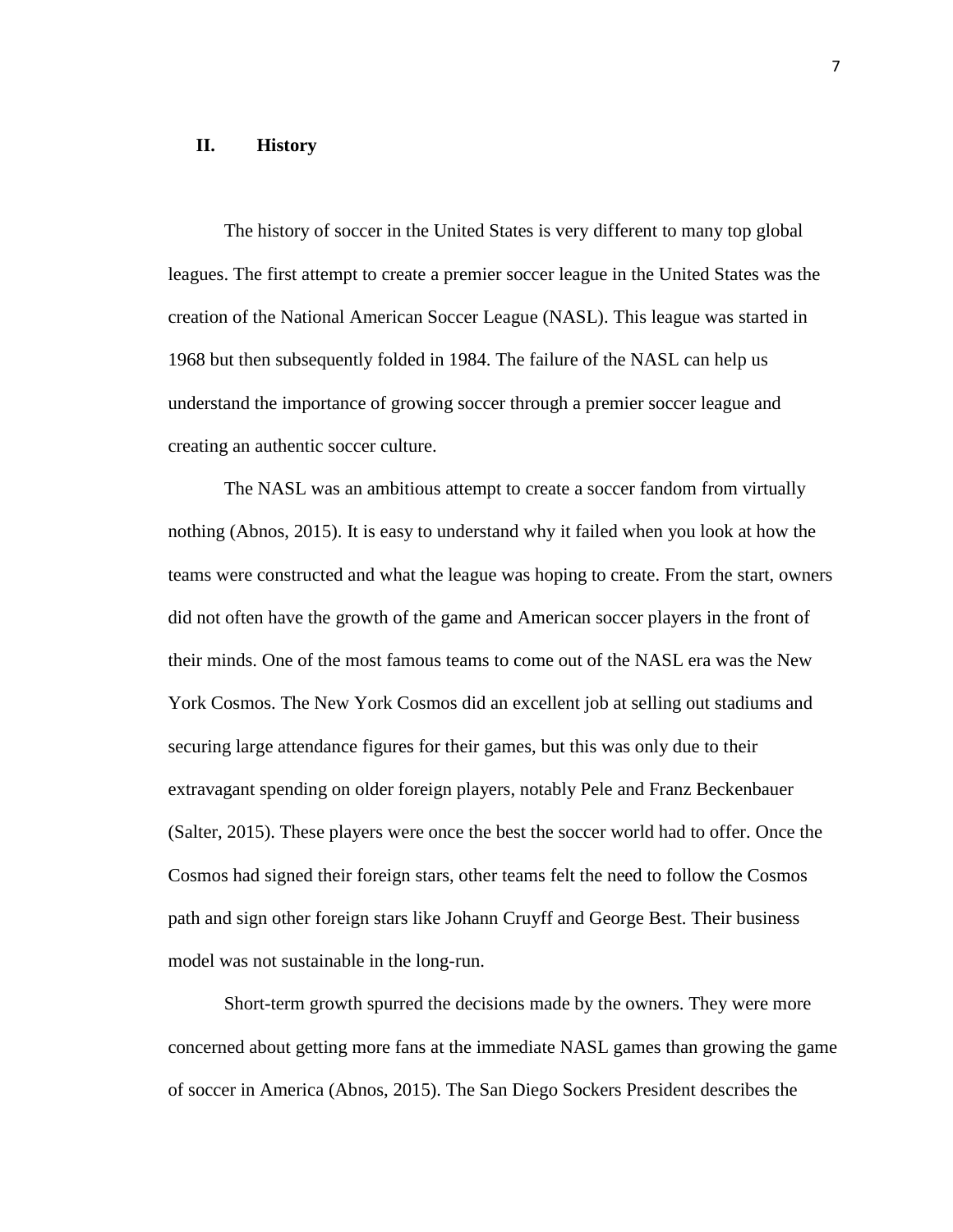situation that evolved in the NASL when he stated, "It became fashionable to chase the Cosmos. Everyone had to have a Pele. Coaches went around the world on talent searches, forcing up prices." (Abnos, 2015) The exceedingly high payrolls coupled with high rent for stadiums and inadequate broadcasting contracts were detrimental to the league (Abnos, 2015). I argue that the rosters appeared to be constructed more for popularity than for success. The ambition was there, but the forward-thinking was not.

The league faced many troubles during its time. One of areas where the league was initially lacking was the roster composition of its member teams. It was not until the league began to falter when the owners decided to make changes to help the league and improve the domestic players. Although the league began the college draft in 1972 to boost native American and Canadian players in the league, these players were never truly showcased or given the tools to succeed ("North American Soccer League (1968–84)", n.d.). It was often the case that the American soccer players were left to sit on the bench. To 1979 season, the NASL only required each team to start two US or Canadian born players ("North American Soccer League (1968–84)", n.d.). In 1980, to improve domestic talent, the number of domestic players required to start was increased to three. These increases led to an increased demand for top American talent and to the highest transfer fee for an American player at the time with the signing of Jim McAlister for \$200,000 (Reed, 1980). The attempts to increase American and Canadian born players' presence in professional soccer was well-intended, but the effort was not enough and arguably came much too late. One of the larger failures by the NASL came down to their lack of developing domestic talents (Wangerin, 2008).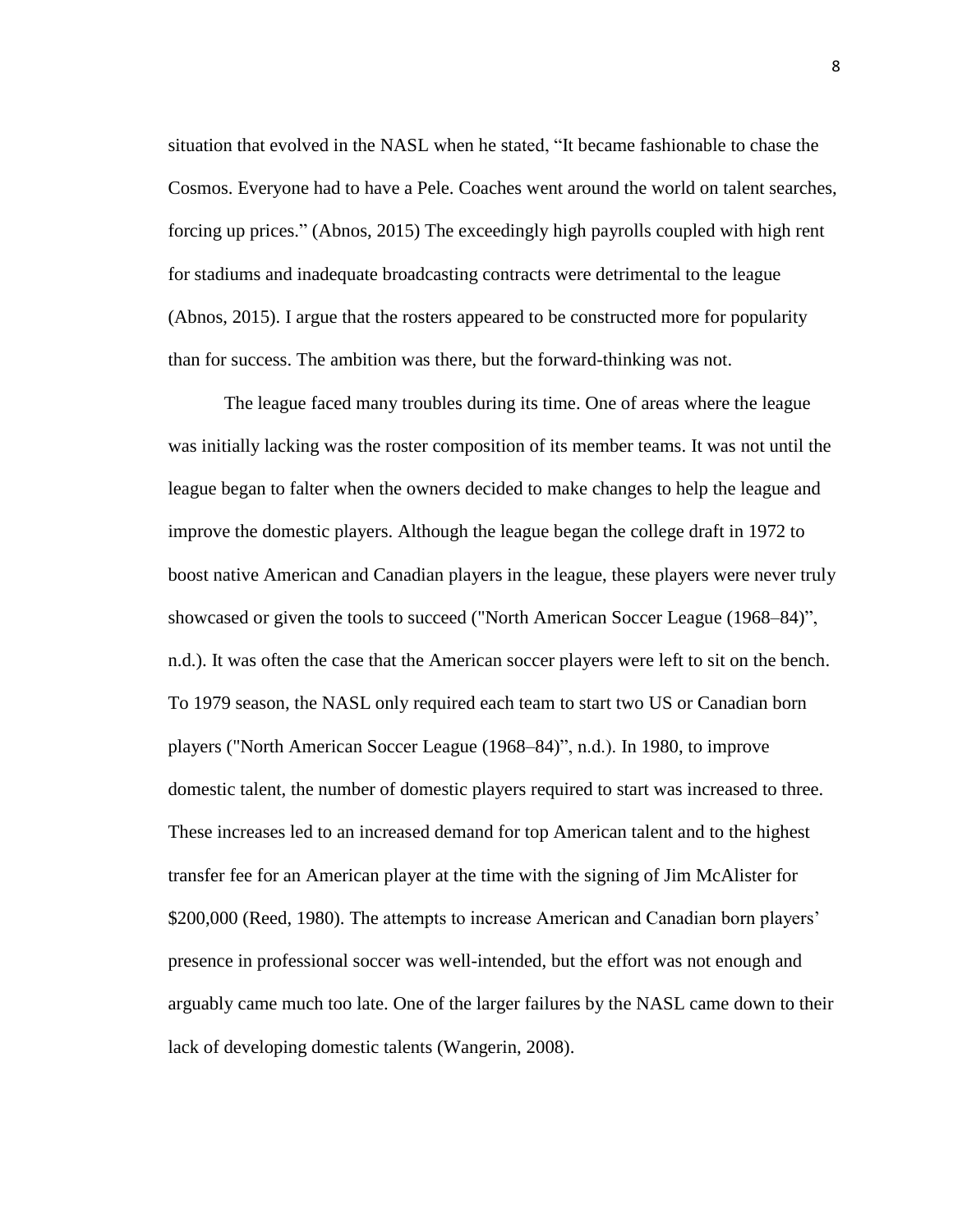Despite the failure of the league, soccer was formally introduced to the American public. Further, the failures of the NASL provided valuable lessons for the MLS, and some of the current MLS teams have their roots in NASL member teams.

The formation of the MLS is another unique piece to the league. Upon the United States being awarded the 1994 World Cup, the Fédération Internationale de Football Association (FIFA)<sup>2</sup> pressured them into forming a professional soccer league (Abnos, 2015). FIFA had never awarded the World Cup to a nation that did not have a professional outdoor soccer league (Jewell, 2005). Being awarded a World Cup was a big step for soccer in the United States as it provides global recognition for the host country (Abnos, 2015).

During the development of the MLS, much of the discussion by the commissioner and owners was placed on how to create a soccer league that would garner the most attention, create a vast American fan base, and be sustainable for the long-term (Abnos, 2015). Being sustainable for the long-term was the key. This new soccer league was not like the other premier soccer leagues across the globe in many ways. To make the league different and more exciting, several of the owners pushed for things like bigger goals, countdown clock, shootouts instead of draws, and even more lenient referees regarding offside calls (Abnos, 2015). Not all the discussed changes were implemented, but from the start, the MLS was a unique soccer league (Abnos, 2015).

 $\overline{a}$ 

 $<sup>2</sup>$  FIFA is the governing body that controls nearly all major international competitions.</sup> The organization FIFA decides which countries are chosen to host the World Cup. The 1994 World Cup is the only time the United States has hosted a World Cup.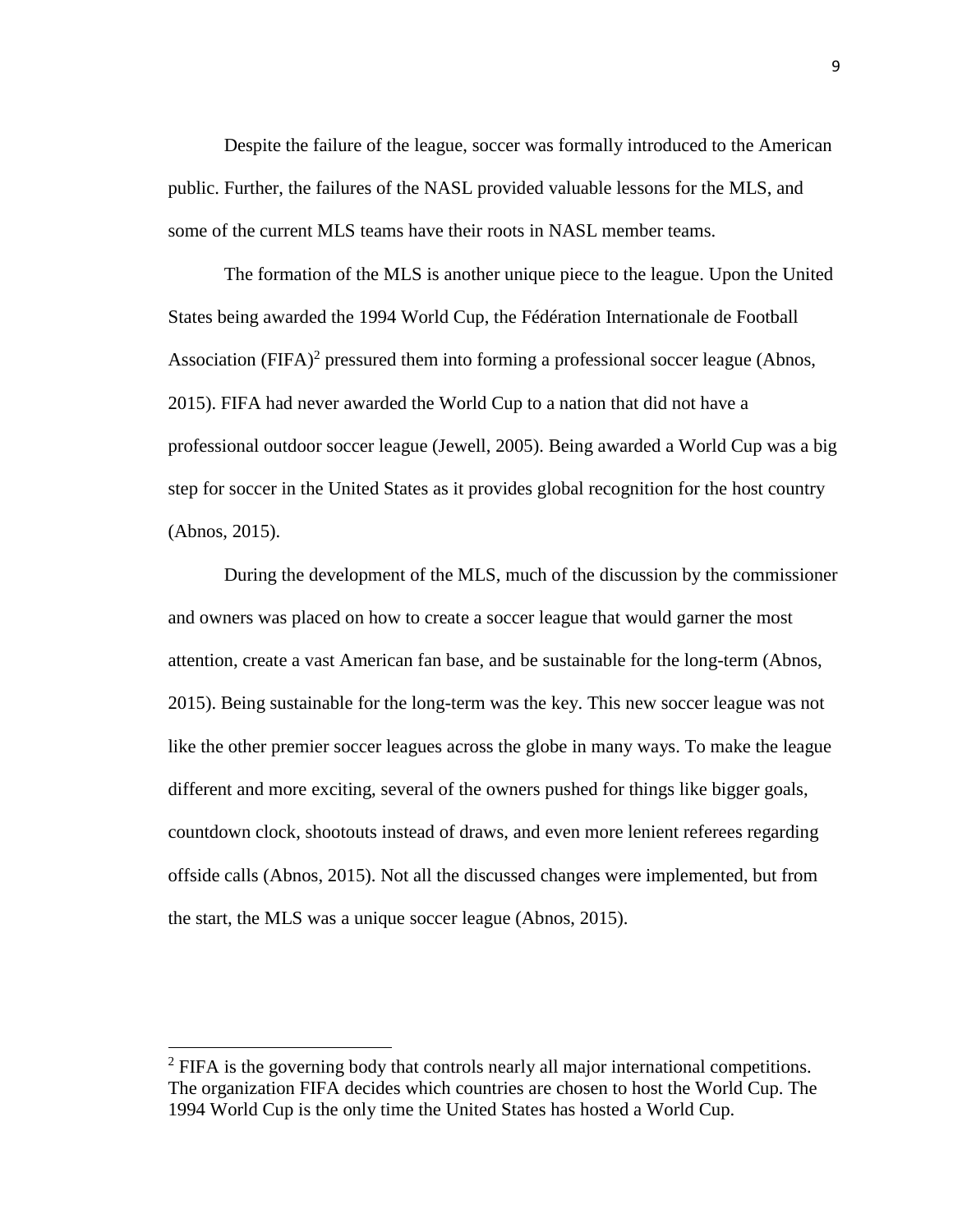Officially founded in 1996, the MLS included ten teams: DC United, New England Revolution, NY/NJ MetroStars, Tampa Bay Mutiny, Columbus Crew, Dallas Burn, Kansas City Wiz, Colorado Rapids, Los Angeles Galaxy, and San Jose Clash (Strauss, 2015). These teams tried to increase the importance of domestic players on the team (Abnos, 2015). Like the NASL, to attract attention to the league and garner support for the league, the MLS also began to sign older, high-profile foreign talents like Jorge Campos, Carlos Valderrama, and Roberto Donadoni (Abnos, 2015). These additions were an expensive effort to get fans to the newly created teams' games.

Although the growth of the league was slow, it did end up finding success when it began to market itself to domestic talents like DeMarcus Beasley and Landon Donovan ("History of Major League Soccer", n.d.). It was the domestic players who gave the MLS the added bump it desperately needed at the time. The shift from relying on foreign talent to looking at domestic players in 2002 was pivotal to the success of soccer in the US ("History of Major League Soccer", n.d.). Following the success of the United States Men's National Team in the 2002 World Cup, the league began to truly climb.

Despite the early troubles, the MLS has seemingly risen to new heights in recent years. The creation of soccer-specific stadiums and the introduction of strong domestic talent along with foreign talent like David Beckham, Cuauhtémoc Blanco, Thierry Henry, David Villa, and Kaka have helped lift the game of soccer domestically and internationally (Baxter, 2015). In addition, a recent study shows that the MLS has the same number of "avid" fans from 12-to-17 years old as Major League Baseball (Marcin, 2016), often considered America's pastime sport.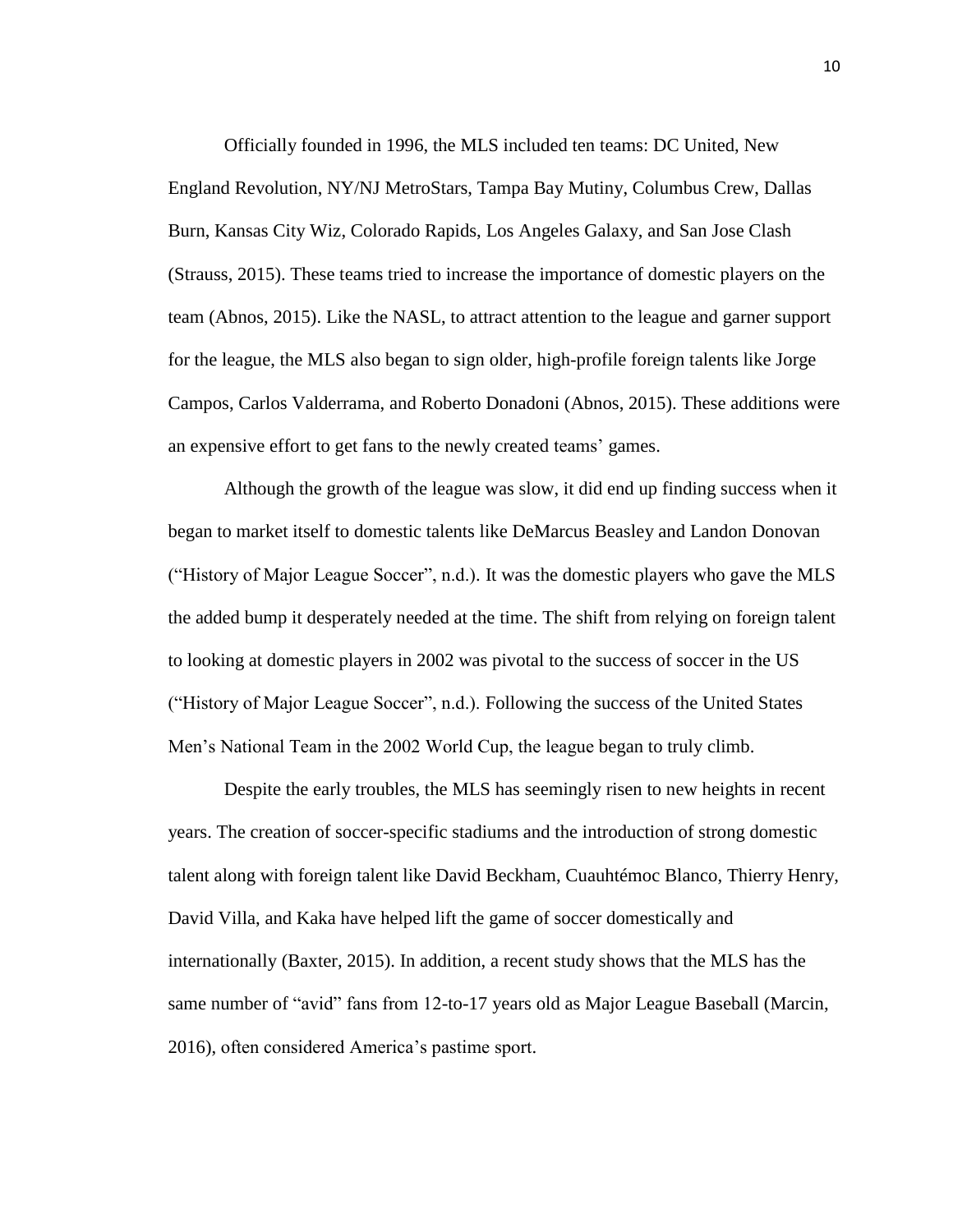With the MLS expansion, the league has been able to add the likes of Houston Dynamo, New York City FC, and Montreal Impact among various other teams. MLS expansion has brought soccer to all parts of the United States and Canada and is constantly looking to grow. Minnesota United FC and Atlanta United FC are the newest members for the 2017 MLS season (Couch, 2016). Another two, Los Angeles FC and Miami, are slated to join the league in 2018 and 2019 respectively (Couch, 2016).

Looking closer at the structure of the league, the MLS currently operates in a closed-league system. There is one premier division split between a Western conference and an Eastern Conference. Thus, there is no promotion or relegation like in most other countries (Smith, 2016).

The MLS player salary structure is similar to the National Basketball Association (NBA). The salary cap for the league is like the NBA in that it is not a "hard" cap. The cap for the 2016 season was \$3,660,000 ("Roster Rules and Regulations", n.d.). However, only the players listed 1-20 in the roster count towards the salary cap. This is known as the Senior Roster. Teams can allocate more money to players 1-18 if they chose not to fill slots 19 or 20 in the Senior Roster. The maximum a player on the Senior Roster can earn is \$457,500. The salaries of players 21-28 do not count towards the salary cap. Spots 21-24 make-up the club's Supplemental Roster and spots 25-28 make up the Reserve Roster. The roster spots have certain requirements that must be met by the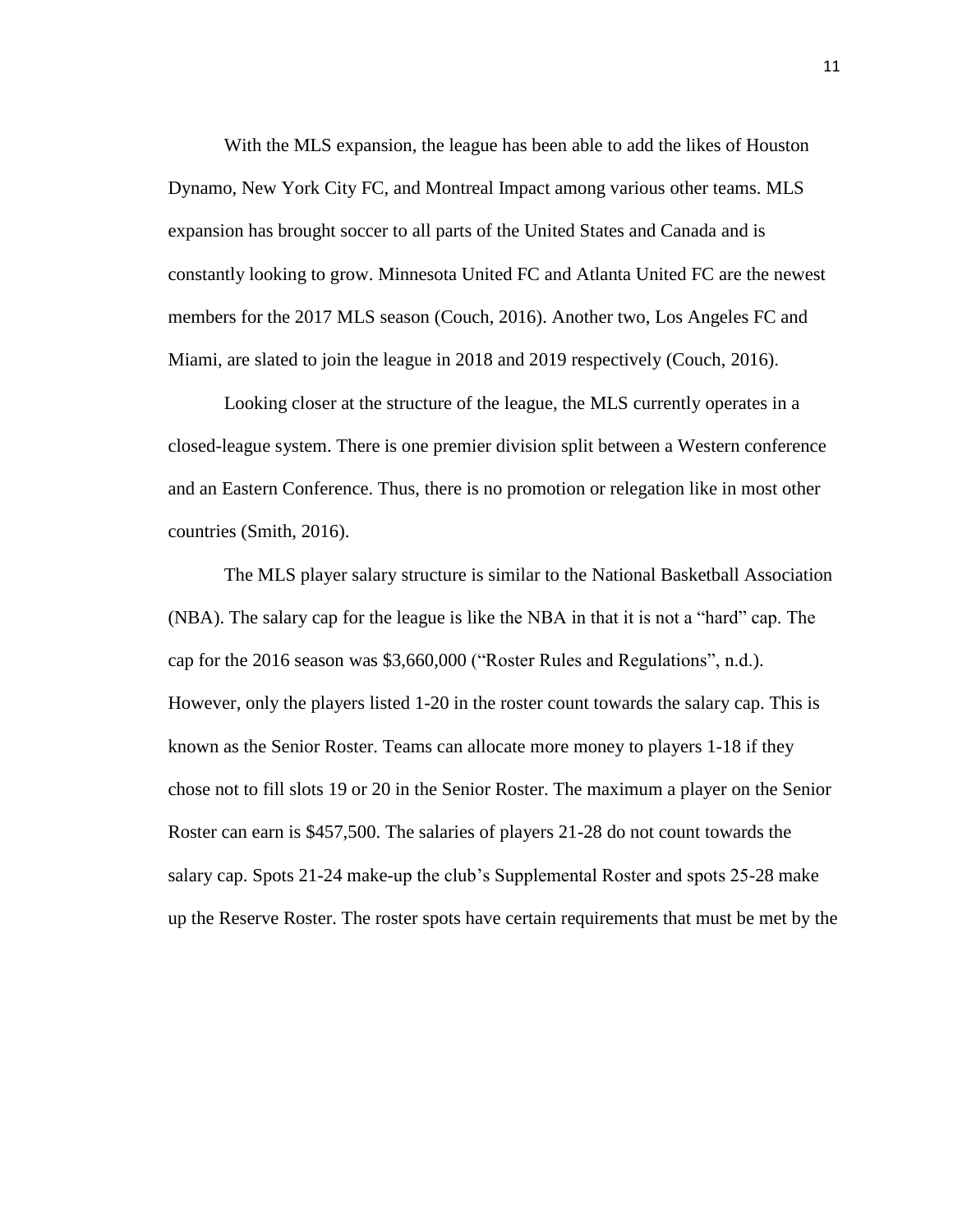teams including being filled with Generation Adidas Players<sup>3</sup>, Homegrown Players<sup>4</sup>, Designated Players<sup>5</sup> eligible for the MLS SuperDraft, and 24-year-olds or younger players.

Despite the league having a salary cap, teams are permitted to go over the cap by millions of dollars. The way teams exceed the salary cap is through the Designated Player (DP) Rule. This rule allows teams to acquire up to three players whose compensation and acquisition costs exceed the salary cap. However, the individual club is the one responsible for the compensation above each player's salary amount. The teams' DPs have traditionally been highly paid foreign stars whose services would not be attained under the normal MLS salary restrictions. To improve the league with foreign players while also aiming to grow domestic talent, each club is allotted 8 international player spots which can be traded.<sup>6</sup>

Further, the single-entity nature of the MLS allows the MLS to control all player contracts, sponsorships, and broadcasting for the league (Jewell, 2005). When players sign contracts to play in the MLS, they are contracted by the MLS and not the individual

 $\overline{a}$ 

<sup>&</sup>lt;sup>3</sup> Generation Adidas is a collaboration between the MLS and the US Soccer Federation and is sponsored by Adidas. The goal of the joint venture is to grow the youth professional talent in the United States. Between 6 and 13 athletes have been chosen per year since the projects inception in 1997 (hosted by Nike until 2005). Generation Adidas is designed to help the United States compete with foreign leagues. Players selected for Generation Adidas have the soccer ability to play professional soccer, but they are not yet eligible to enter the MLS SuperDraft.

<sup>&</sup>lt;sup>4</sup> Homegrown players are local players who were signed directly to their local MLS team. These players do not have to go through the normal player allocation process by way of the MLS SuperDraft

<sup>&</sup>lt;sup>5</sup> The Designated Player rule is discussed in the next paragraph.

<sup>6</sup> The MLS roster regulations can be found at

http://pressbox.mlssoccer.com/content/roster-rules-and-regulations.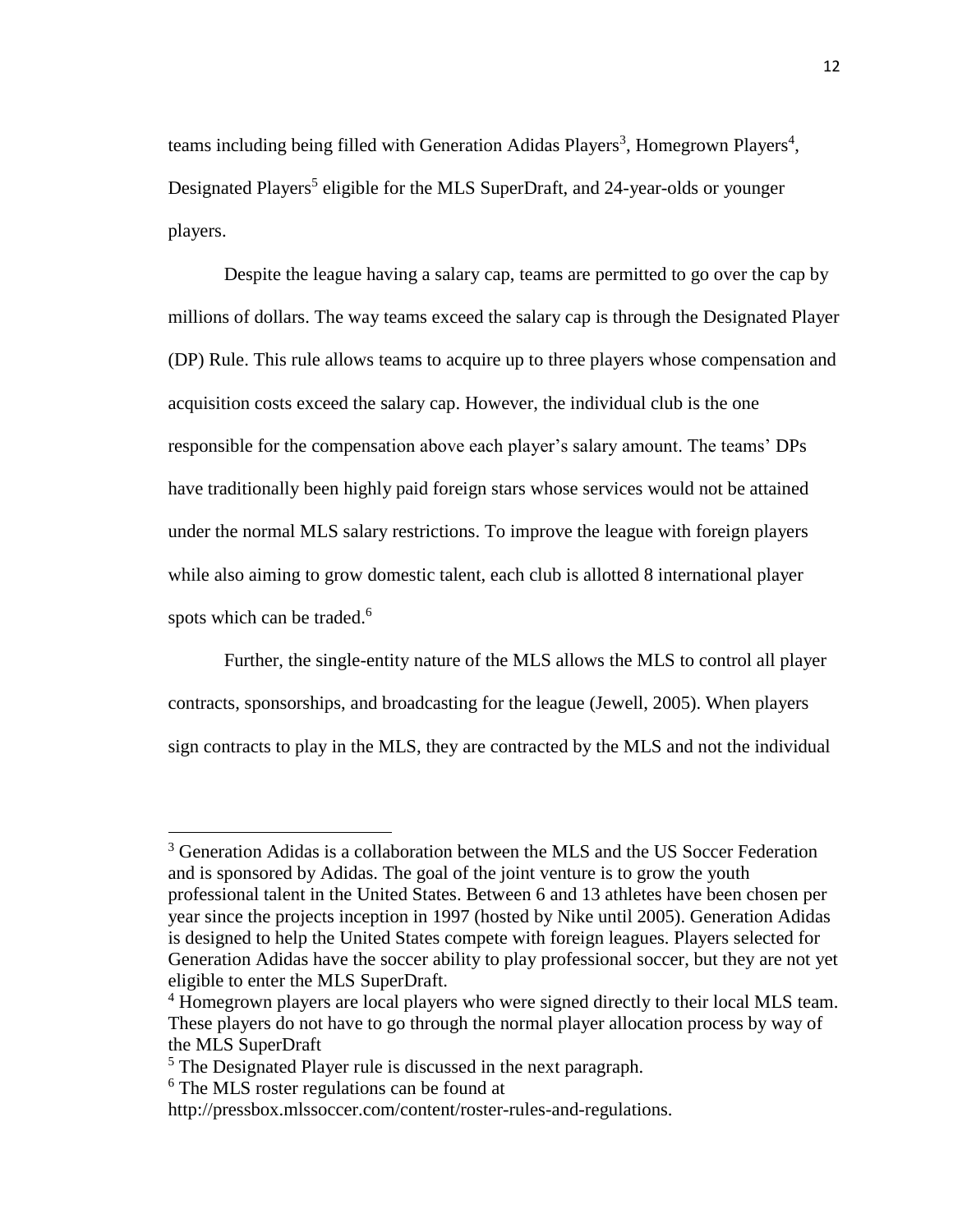team they play for (except for the aforementioned DP exception). The clubs do negotiate the player's salary, however, to create a salary distribution that fits the specific clubs' needs. With the players being paid by the MLS, the MLS also controls the movement of players. This single-entity structure, unique to the MLS, allows the MLS to control player salaries, maintain equal quality levels amongst the entire league, and limit the largemarket versus small-market problems that hinder other American sports leagues (Young, 2016). The MLS structure is designed to bring long-term prosperity to the league and soccer in the United States (Jewell, 2005).

The MLS is at an interesting point in its life given the rapid expansion that is taking place. Changes will likely be made to accommodate the growth of the league and the changing landscape of the league. There may be pressures from at home and abroad to adopt a promotion and relegation system to enhance competition amongst the clubs (Smith, 2016). Whether the MLS changes its structure or rules in the future, hopefully it will continue to grow in the United States and abroad. This paper provides direction for changes to MLS regulations in the future. Specifically, a reevaluation of the salary dispersion will be necessary by the league. Salaries for all MLS players should emanate from their marginal productivity. Then, the MLS will not only be able to continue to attract the top foreign talent, but importantly, the MLS could retain its top domestic stars. Another key component could be the regaining of domestic players who took their talents overseas. Such change could be pivotal for the growth of the MLS and ultimately the growth of soccer in the United States.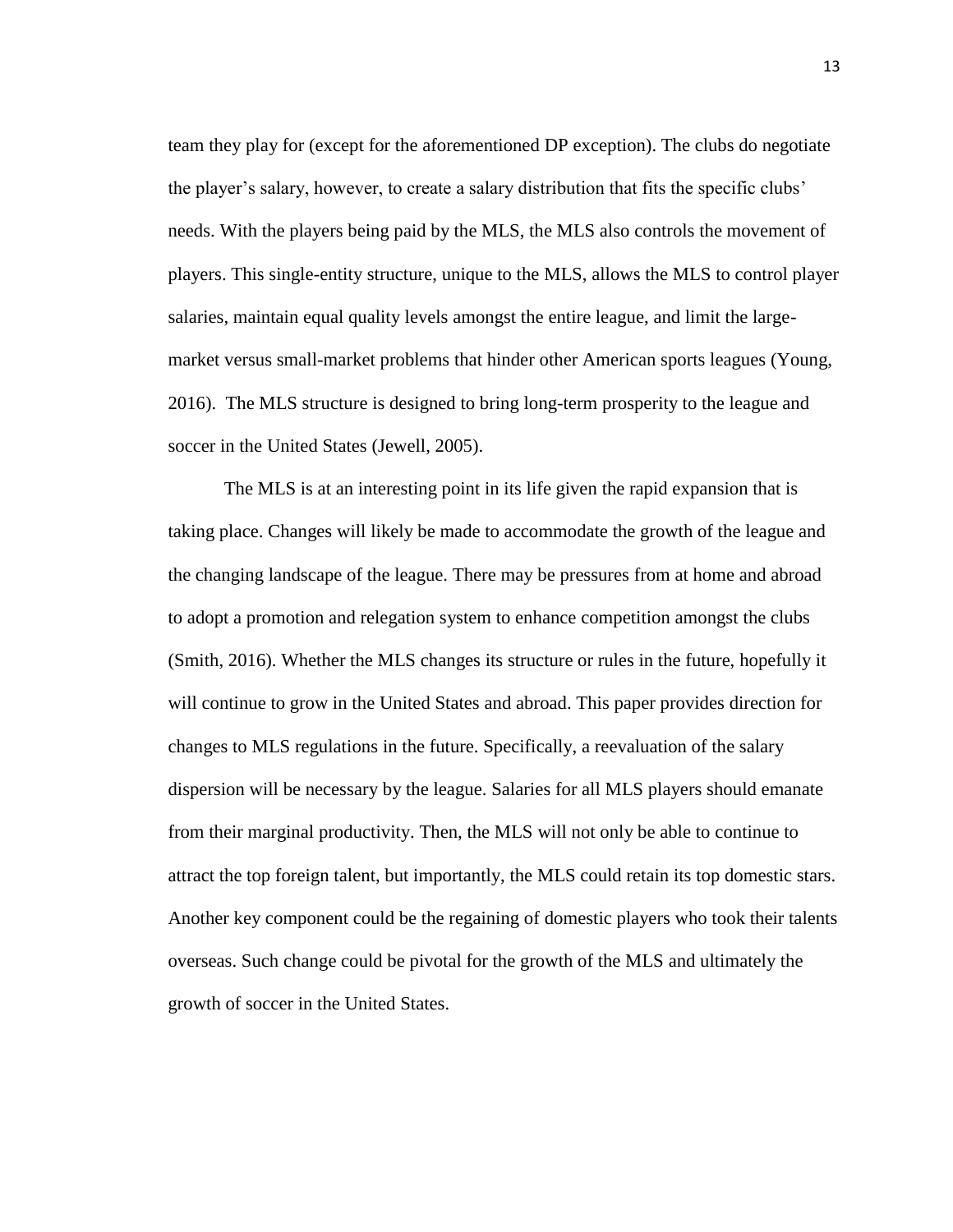#### **III. Data**

 $\overline{a}$ 

I use data from three main sources: The *Major League Soccer Players Union*  $(MLSPU)$  player compensation site<sup>7</sup>, MLS statistics site<sup>8</sup>, and Whosocored.com. The site Whoscored.com is widely used in the soccer media ("By WhoScored.com", n.d.) and has become the forefront website for global soccer specific statistics. The site has only recently provided player metrics data for the MLS. The player salary figures come directly from the MLSPU. The MLSPU, unlike other soccer leagues around the world, makes all the MLS players' salaries available to the public. The non-salary variables are taken from the remaining two data sources. This data is ideal for my purposes as it includes detailed information on player salaries and performance metrics, as well as certain demographic characteristics.

To be included in the data set, a player needed to have played a minimum of one minute in the respective season. This restriction led to 242 players being excluded from the analysis because they did not have any performance metrics. Additionally, the model looks exclusively at the 10 outfield players (goalkeepers have been excluded as they were not included on the MLS's roster site containing the individual player characteristics). The goalkeeper position is quite unique compared to the other 10 positions by the number of them on a roster, the fact that only one tends to play each game (or each season) per team, the different metrics used for their performance, and the differing salaries for goalkeepers compared to the field positions.

 $7$  The MLS salary data can be found at https://www.mlsplayers.org/salary info.html.

<sup>8</sup> The MLS statistics can be found at https://www.mlssoccer.com/stats/season.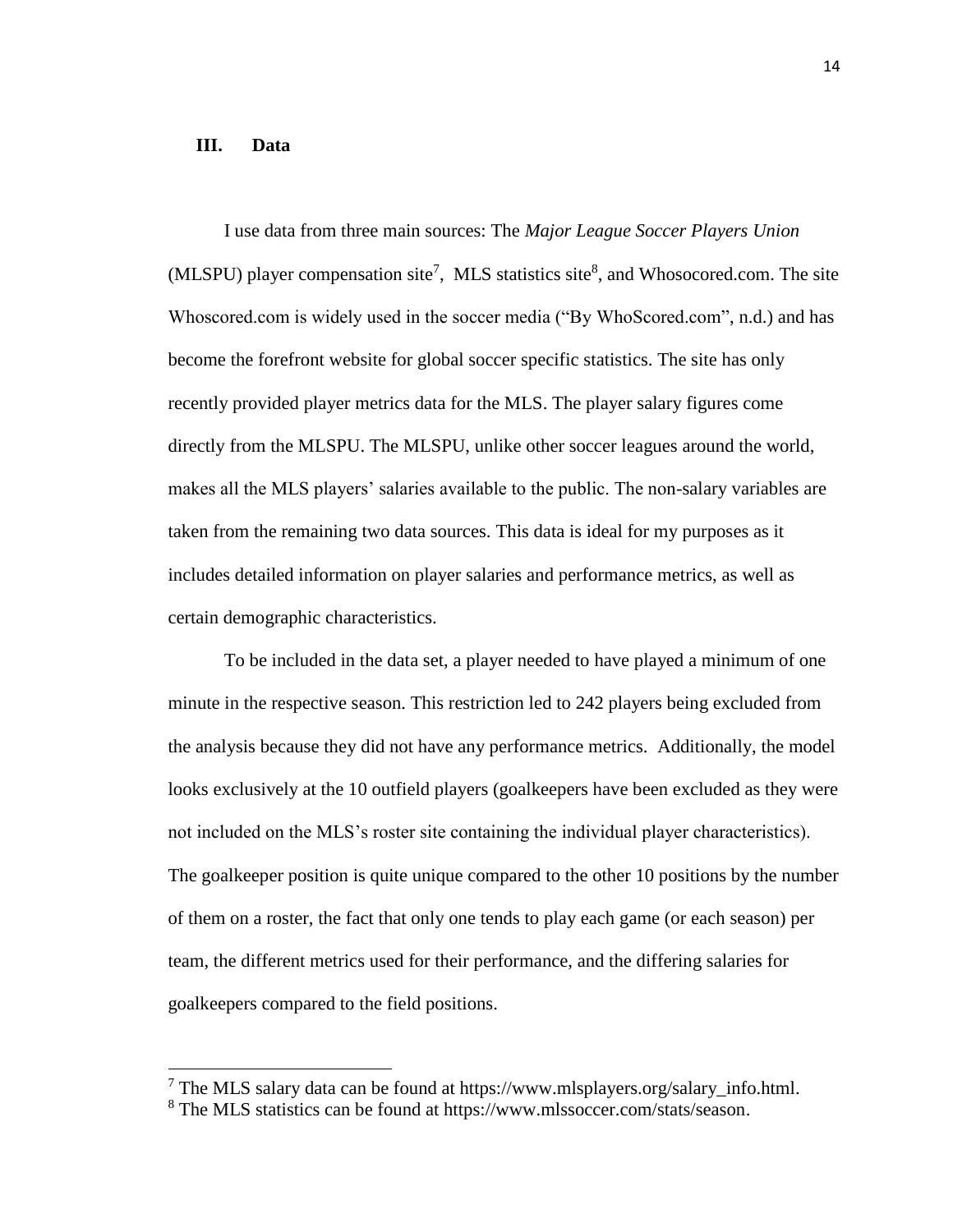Regarding the seasons measured, there were 20 teams in 2015 and 2016 seasons, there were only 18 teams in the league in the 2014 season. This is because the Chivas USA folded before the 2014 season and both Orlando City FC and New York City FC began playing in the MLS starting in the 2015 regular season. The final data set consists of 1,397 observations for the 2014-2016 MLS seasons.

Salary is defined as each player's guaranteed compensation for the calendar year. Each player's salary was taken either at the start of the season (if they were already on the roster) or around the midway point of the season (if they transferred into the club over the summer transfer window). I convert salary into the natural log of salary to consider salary outliers (often the DPs). Table 1 reveals that the average salary in the MLS over the sample period is  $$317,784.80^9$ . During the three-season period, the minimum salary was \$36,500<sup>10</sup> while the maximum salary was \$7,160,340<sup>11</sup>. The minimum salary and the salary cap for each team increased over each of the three years ("MLS Players Union announces that it has ratified collective bargaining agreement", n.d.).<sup>12</sup>

Given the salary restrictions in the MLS, very few players can the attain million dollar salaries. Only 65 players<sup>13</sup> for the three seasons recorded salaries of over 1 million

 $\overline{\phantom{a}}$ 

 $9$  All summary statistics salaries are adjusted according to the CPI average for the respective year. The regression is not adjusted by the CPI because it already accounts for time fixed effects.

<sup>&</sup>lt;sup>10</sup> This was the MLS minimum salary for the 2014 season.

 $11$  This salary was earned by the DP Ricardo dos Santos Leite (Kaka).

 $12$  The salary cap for the 2014, 2015, and 2016 season were \$3.1 million, \$3.49 million, and \$3.66 million, respectively. The reserve minimum also increased each of the three years from \$36,500 to \$50,000 to \$51,500. Also, all the salary restrictions and limitations come from the MLS collective bargaining agreement (CBA) from 2010 to 2014 and the CBA from 2015-2020.

 $13$  Many of the players receiving the higher salaries received them in more than one year.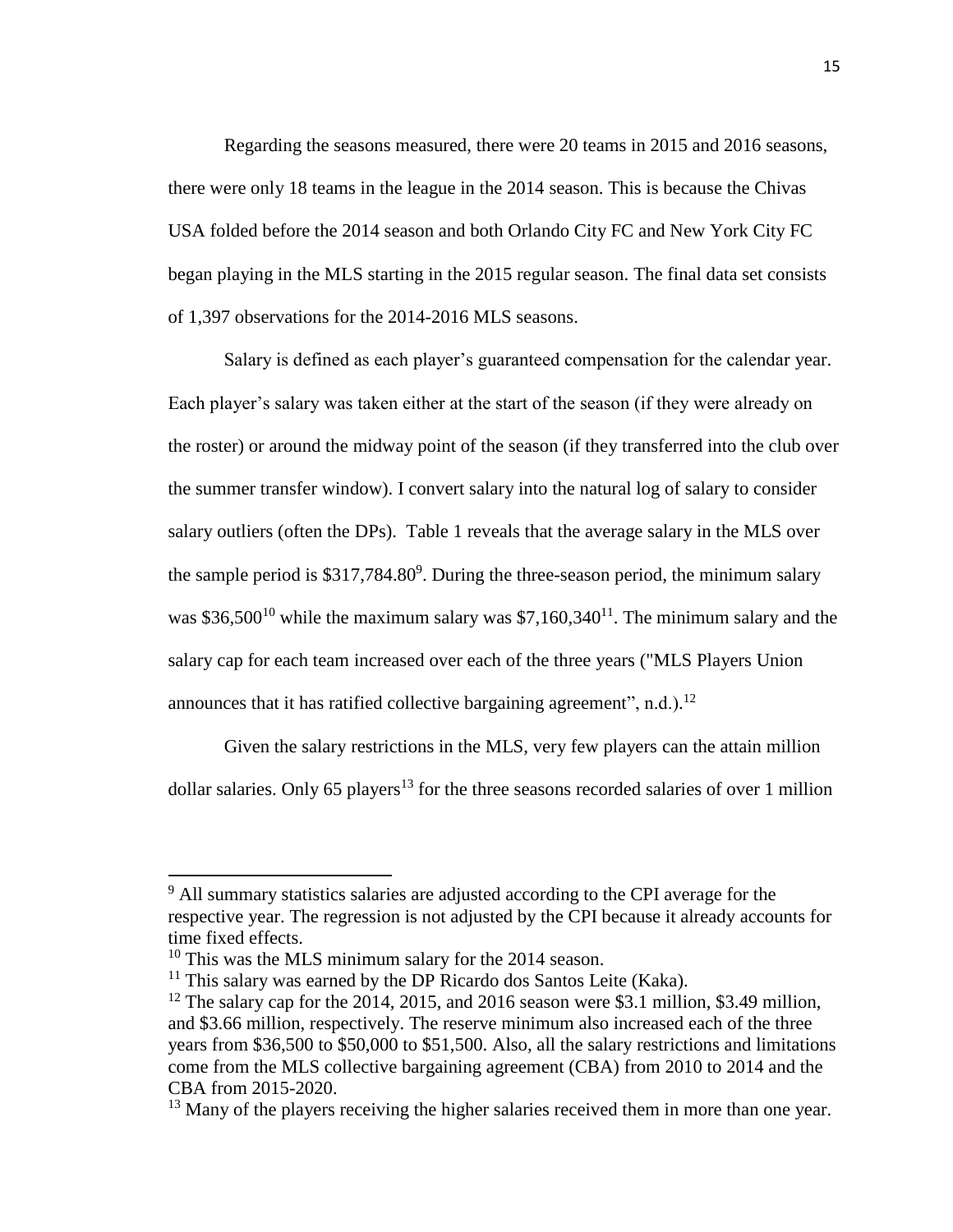dollars. Especially due to the roster spots reserved for younger players and the limited salary caps for each team, just over half of the players had salaries of \$150,000 or below. It is therefore the salaries of the DPs that helps bring the MLS average salary up tremendously.

To separate players by nationality, I create an indicator variable for foreign status that equals 1 if the player is foreign born and equals zero if the player is domestic (born in either the United States or Canada)*.* Due to the MLS having teams located in both the United States and Canada, I have considered both countries to represent the domestic group. The players in the MLS are roughly 48 percent foreign. Moreover, foreign players appear to earn more their domestic born counterparts. Specifically, foreign born players on average earn \$414,915.20 while domestic born players earn \$227,463.10 (see Table 1).

The most unique variable included in the models that has not previously been used in other soccer studies is the continuous *player rating* variable. This variable represents the average of each individual player's rating for their entire season. As previously mentioned, these rating are among the best for soccer in the world and are used widely by media outlets, bookmakers, and individual soccer clubs. These ratings are formulated by using a comprehensive statistical algorithm that is calculated live during each game of the season ("WhoScored Ratings Explained", n.d.). The algorithm considers over 200 raw statistics that effect a player's performance. Each raw statistic is weighted according to its influence on the game. Each event on the field that a player takes part in can have a positive or negative effect on the overall rating for the player. An example is as follows: a failed/missed pass would have a negative effect on the players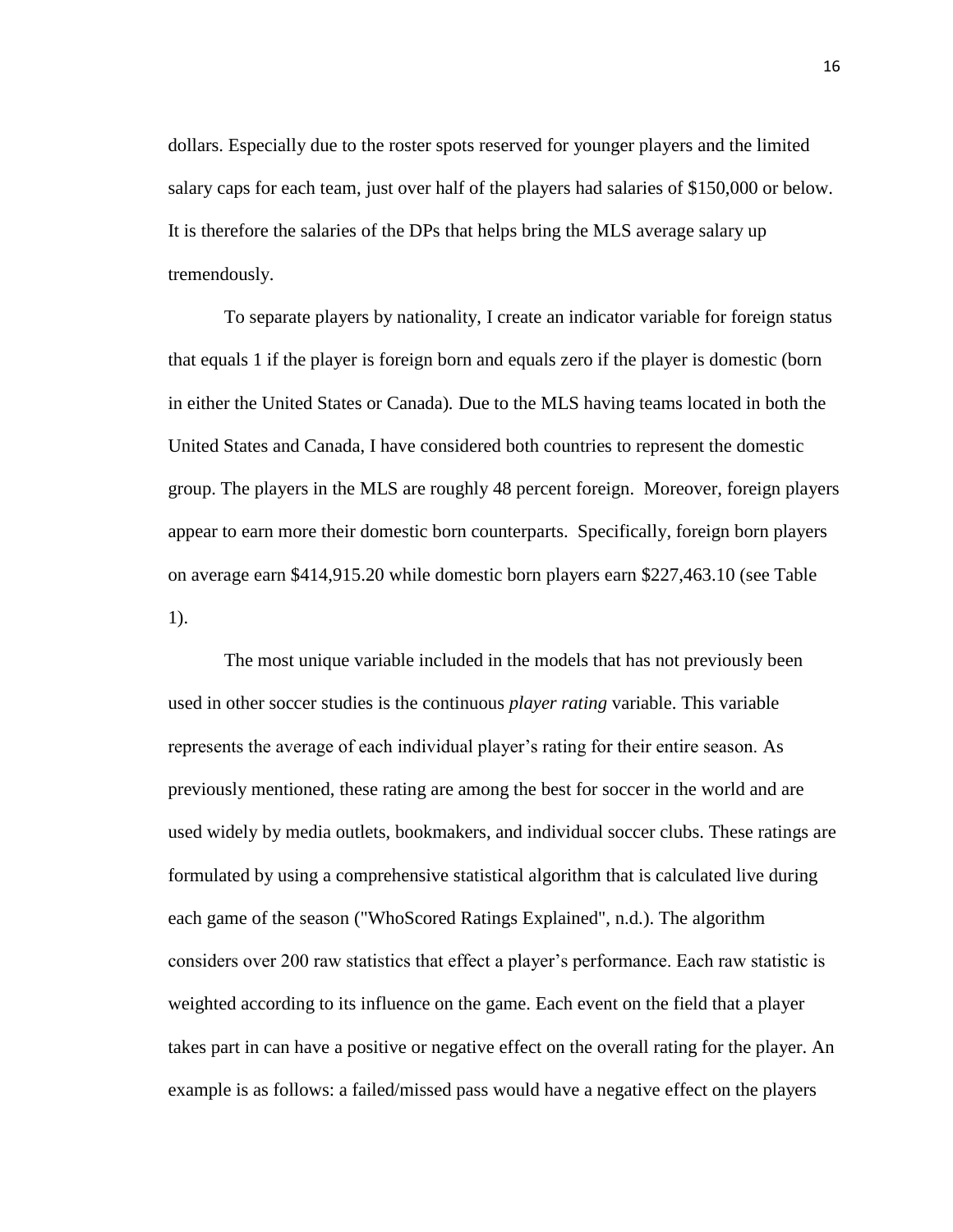overall rating while a successful/completed pass would have a positive effect on a players overall rating. The scoring system ranges from 0 to 10 and is as follows: 9.0-10= Excellent, 8.0-8.9= Very Good, 7.0-7.9= Good, 6.0-6.9= Average, 5.0-5.9= Poor, 4.0- 4.9= Very Poor, and 0-3.9= Extremely poor.

Per game, about 85% of players have a rating between poor and good. Few players receive above an 8 or below a 5. However, the ratings in this paper are not based on individual games but rather the ratings represent a player's average rating for the entire year. This cumulative measure allows for the best representation of a player's performance throughout the entire season. The *player rating* variable considers every minute the player played in the season. Looking at the ratings for the entire season, fewer players averaged above a 7 or below a 6 rating. Above a 7 rating for the season is only earned by the top players in the season.

I include the following indicator variables for position: *defenders, defendermidfielder, midfielder, forward-midfielder,* and *forward.* The two multi-position variables account for the players who play various positions throughout a game or season. As seen in Table 1, foreign players make up more of the attacking positions while domestic players make up more of the defenders. The two multi-position variables together constitute 8.5 percent of all positions. Those variable help account for the more versatile players who can play multiple positions.

I have created three different age buckets with age ranges of 16-23,24-31, and 32- 38. The different age buckets help control for differences in returns for younger, middleaged, and older aged players. Looking at the differences in age between foreign and domestic players in Table 1, young players make-up 29% of all domestic players and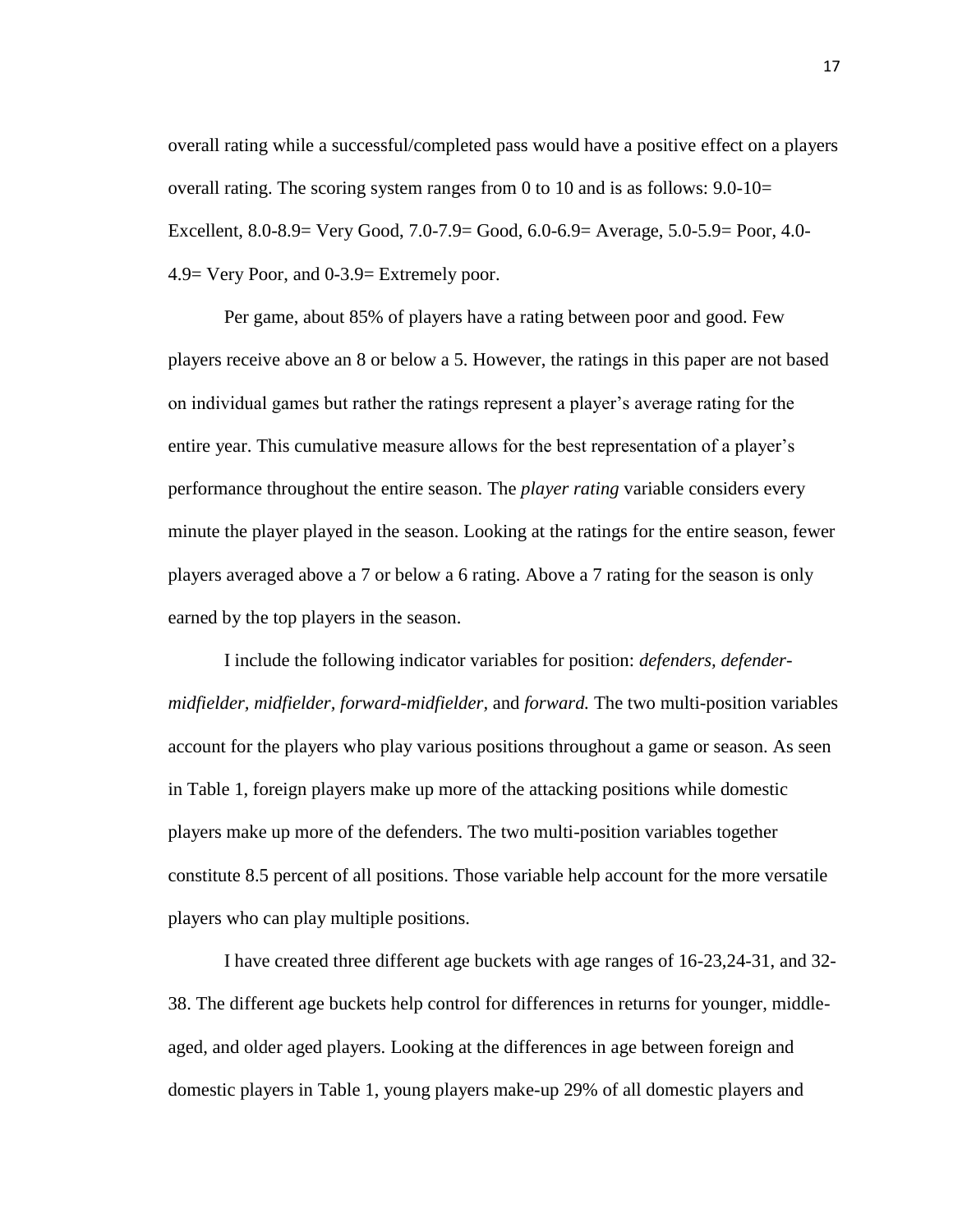make-up only 20% of all foreign players. Also, there are 10% more foreign players than domestic players in the oldest age bucket in their respective group (see Table 1). The main reason for this dramatic difference is the roster requirement that requires domestic players to fill the latter places on a MLS team's roster.

A variable that takes on-the-field performance into account is the *Man of the Match* variable. This variable represents the number of times a player won the Man of the Match award for a game. The Man of the Match award is given to one player every game who is decided to have been the best or most important player in that game. Better players tend to receive more Man of the Match awards. The only limit to the number of Man of the Matches a player can receive is the number of games they appear in. On average, foreign players receive more Man of the Matches than domestic players (see Table 1).

At the half-way point of the season, a roster of around 22 players is selected by MLS coaches, the MLS commissioner, and the fans to represent the MLS team in an All-Star game. The players selected for the All-Star game are assigned the dummy variable *All-Star Team.* Players who were on the All-Star roster or were selected to be on the roster but could not play due to injury or other circumstance are seen as being selected for the All-Star team. The All-Star roster representation between the foreign and domestic players is split roughly 50/50 (see Table 1). The MLS All-Star game is only once a year and has included opponents such as Chelsea FC, Arsenal FC, Tottenham FC, and Bayern Munich.

MLS All-Star players are the league's best and most popular players. Given their popularity, due to soccer skill and off-the-field prominence, these players are often the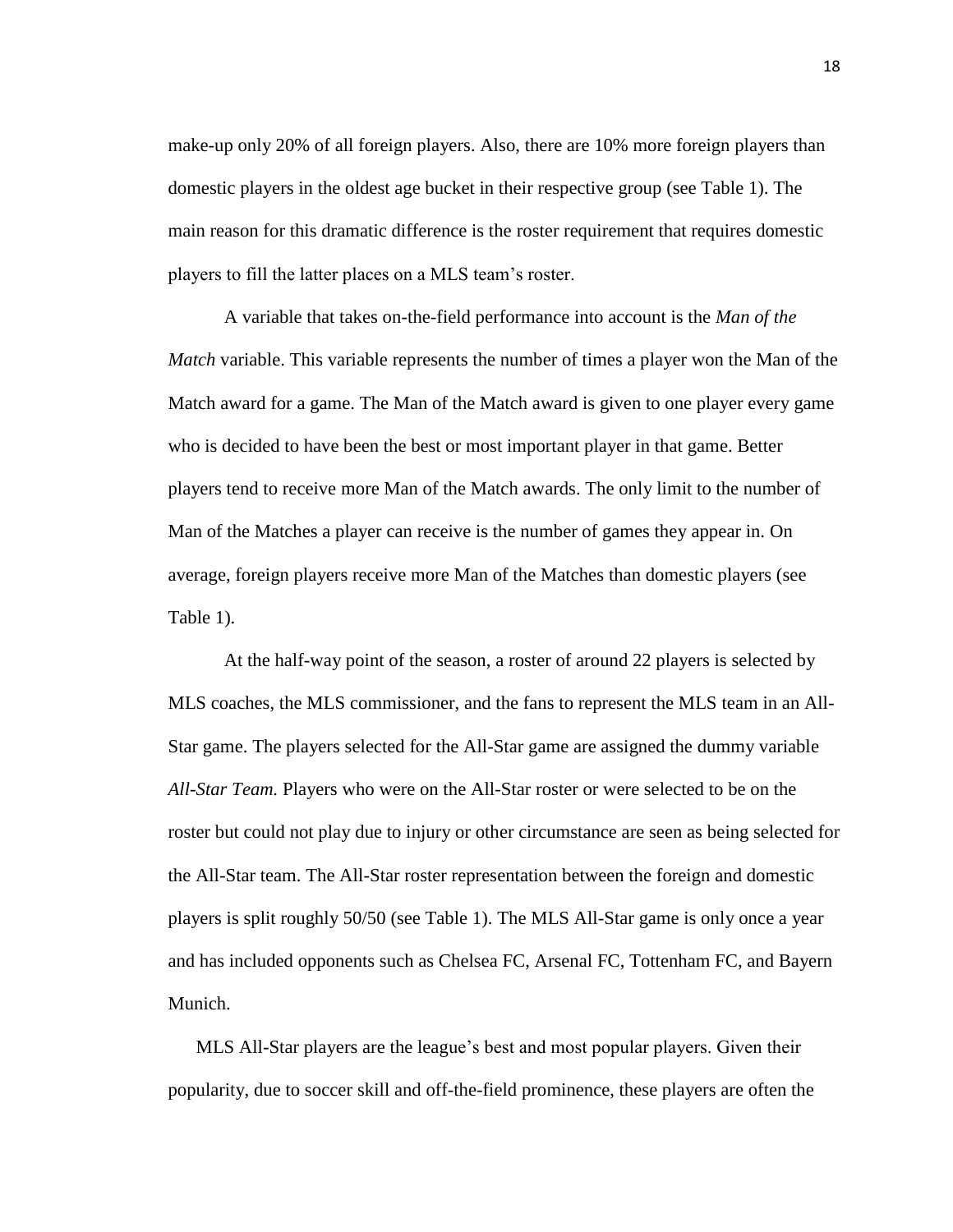higher-salaried individuals who are assigned the DP role on their respective team. The dummy variable *DP* accounts for each of the DPs in the league. Teams must allocate the DP roles wisely due to their only being three spots available per team. Foreign players make up roughly 3/4ths of all DPs (see Table 1).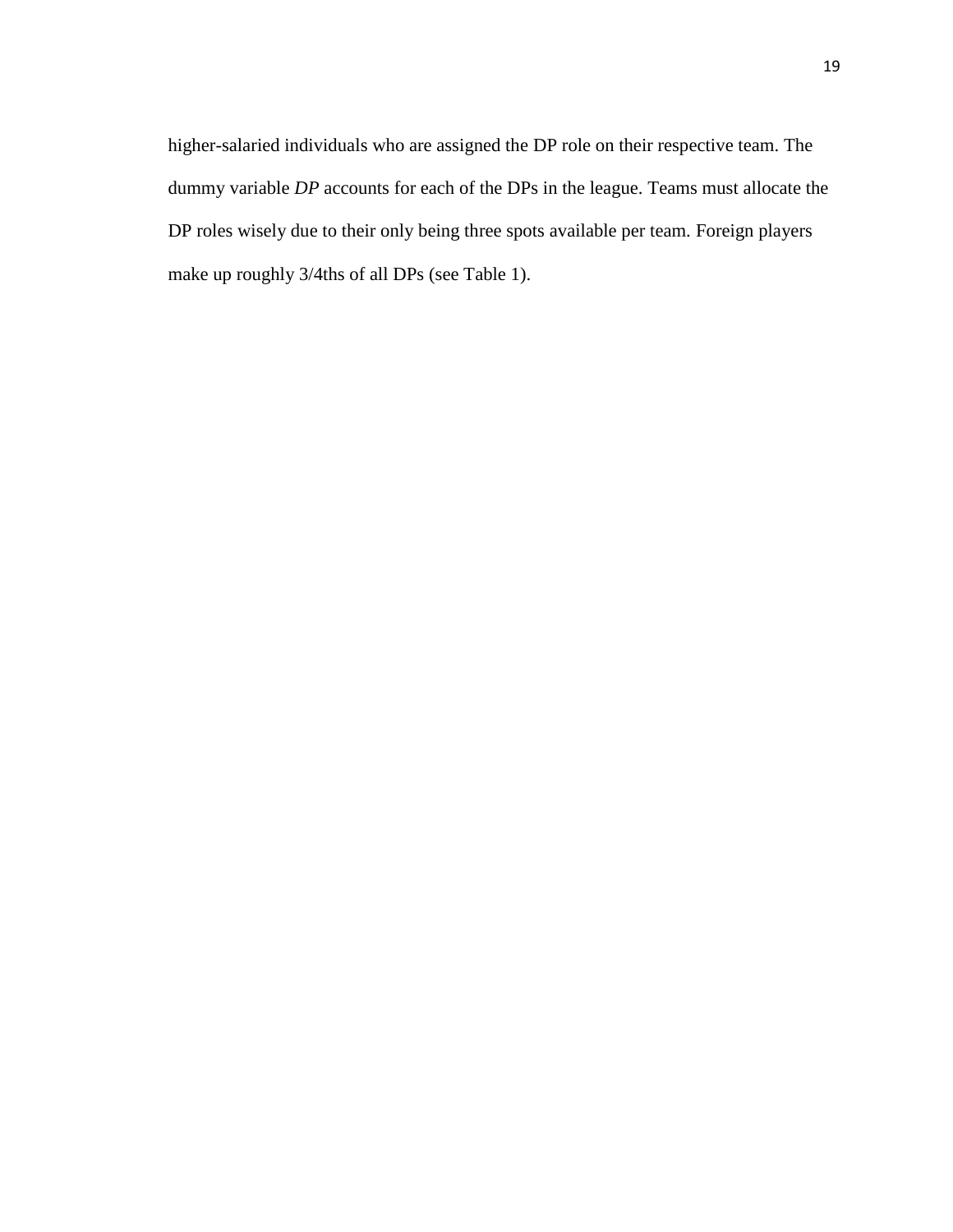#### **IV. Empirical Strategy & Results**

To formally determine whether there is nationality discrimination in the MLS, I estimate a model of the following form:

$$
LnS_{\text{pty}} = \alpha + \theta FOR_{\text{pty}} + \beta PER_{\text{pty}} + \delta DEM_{\text{pty}} + \lambda_t + \eta_y + \varepsilon_{\text{pty}}
$$
 (1)

where Ln*S* is a measure of the natural log of salary, FOR is an indicator variable equal to 1 if the player is foreign born and equal to 0 if the player is domestic (born in the US or Canada), *PER* is a vector for performance characteristics (*player rating, All-Star team selection, Man of the Match, Designated Player, minutes*), *DEM* is a vector of demographic characteristics (*ages 16-23, ages 24-31, ages 32-38, forward, forwardmidfielder, midfielder, midfielder-defender, defender*) , λ accounts for team fixed effects, η accounts for year fixed effects, *p* denotes player, *t* denotes team, *y* denotes year, and ε is an error term with the usual properties. Applying the natural log to the *salary* variable allows the model to control for salary outliers.

If  $\theta$  is positive (negative) then it indicates foreign born players earn (face) a wage premium (penalty) relative to their domestic counterparts. Szymanski (2000) refers to  $\theta$ as a "taste for discrimination" coefficient. Column 1 of Table 2 presents the results for equation (1). Foreign born players earn 15.97 percent more than domestic players. The premium MLS teams pay for foreign players is like the overcompensation of South Americans in England's premier soccer league (Pedace, 2007). For the South American players in the English Premier League, teams are willing to overpay these players due to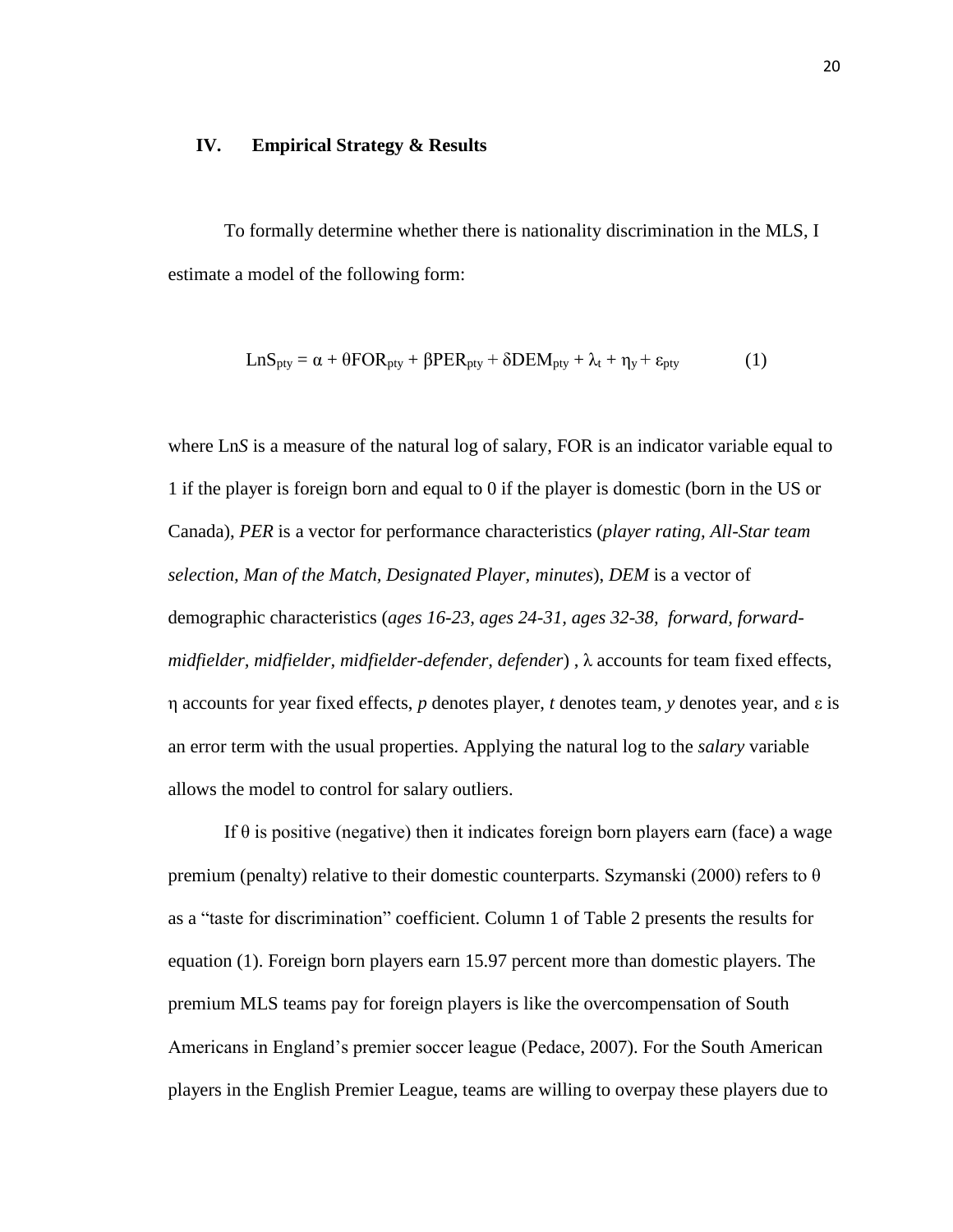their positive effects on attendance and off-the-field notoriety. This is may also be the case in the MLS. Teams are willing to pay players for more than just their on-the-field productivity.

The previous MLS soccer study (Kuethe and Motamed, 2010) focused heavily on the returns to age for MLS players. In this study, the effect of age on the returns to the three distinct age groups are each statistically different at the 1% level. The two age buckets of 24-31 and 32-38 make 0.407 and 0.815 more in log salary than players in the 16-23 age group, respectively (see Table 2). These results demonstrate how the returns to age are not linear. A similar finding is presented in (Kuethe and Motamed, 2009). In their study, age has a convex relationship with salary. This convex relationship is quite unique from any other premier soccer league around the world. Older players are rewarded more than younger players. The younger players who are not able to perform are likely weeded out of premier soccer leagues at a younger age. The oldest age group contains more of the top players who could last at the top levels of soccer.

Along with older players receiving a higher salary as they get older on average, players who play in the attacking positions<sup>14</sup> are receive higher wages on average. The attacking players have a perception of being more valuable to their team and their effect on a game is much more pronounceable than that of a defensive-positioned player. Also, players selected to the All-Star game and DPs receive higher salaries on average. These players are rewarded for the performance and popularity. Further, the best performing

 $\overline{a}$ 

<sup>&</sup>lt;sup>14</sup> The attacking position are traditionally any position that is not a defender or goalkeeper.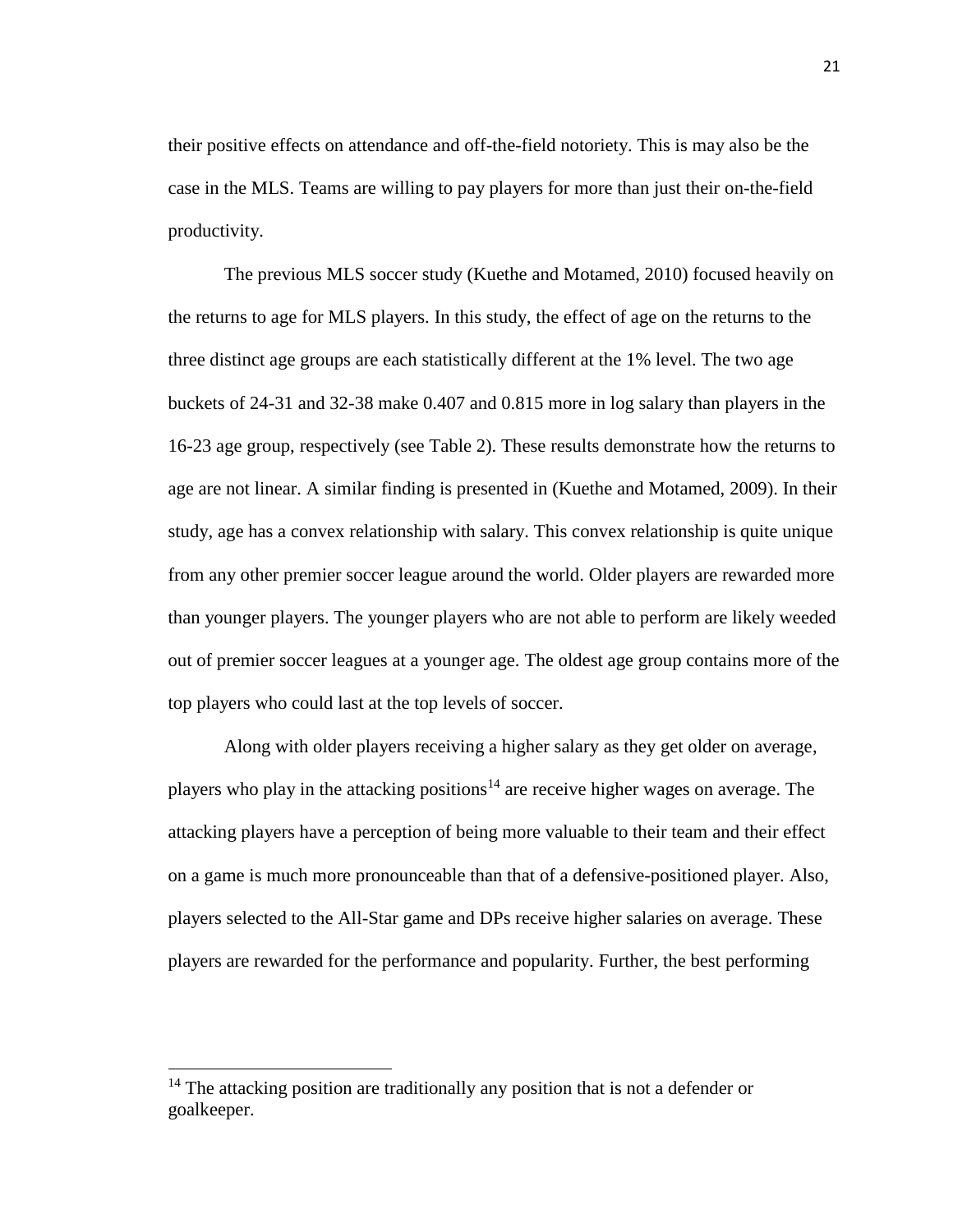players tend to play more minutes throughout the season. Their additional impact on the team results in a higher salary on average.

The implications from the variables fall in line with the traditional labor economics wage narrative. As an individual's marginal productivity increases (their performance and benefit to the team), their compensation increases. It was surprising to see that, of all the variables, the *Man of the Match* variable was not significant at any of the three major levels. I hypothesize that due to the difficulty of receiving the award, players with more *Man of the Match* awards would be compensated for their contributions to the team since only the best players in each game receive the award.<sup>15</sup> The coefficient is positive, but it only has a minimal impact on a player's salary.

The model presented in equation (1), however, assumes that the returns to performance metrics and demographic characteristics do not differ by foreign status. To take this into account, I re-estimate equation (1) separately for foreign and domestic players and test if the returns are significantly different by foreign status. These results are presented in Columns 2 and 3 of Table 2 for foreign and domestic players, respectively. While previous studies have addressed what effects a soccer player's salaries, they did not consider the differences in returns. There are several noteworthy results when looking at the differences in returns for the two groups of players in the MLS.

 $\overline{a}$ 

<sup>&</sup>lt;sup>15</sup> It is worth noting that attacking players tend to receive more Man of the Match awards due to their more noticeable impact on a game and their flashiness.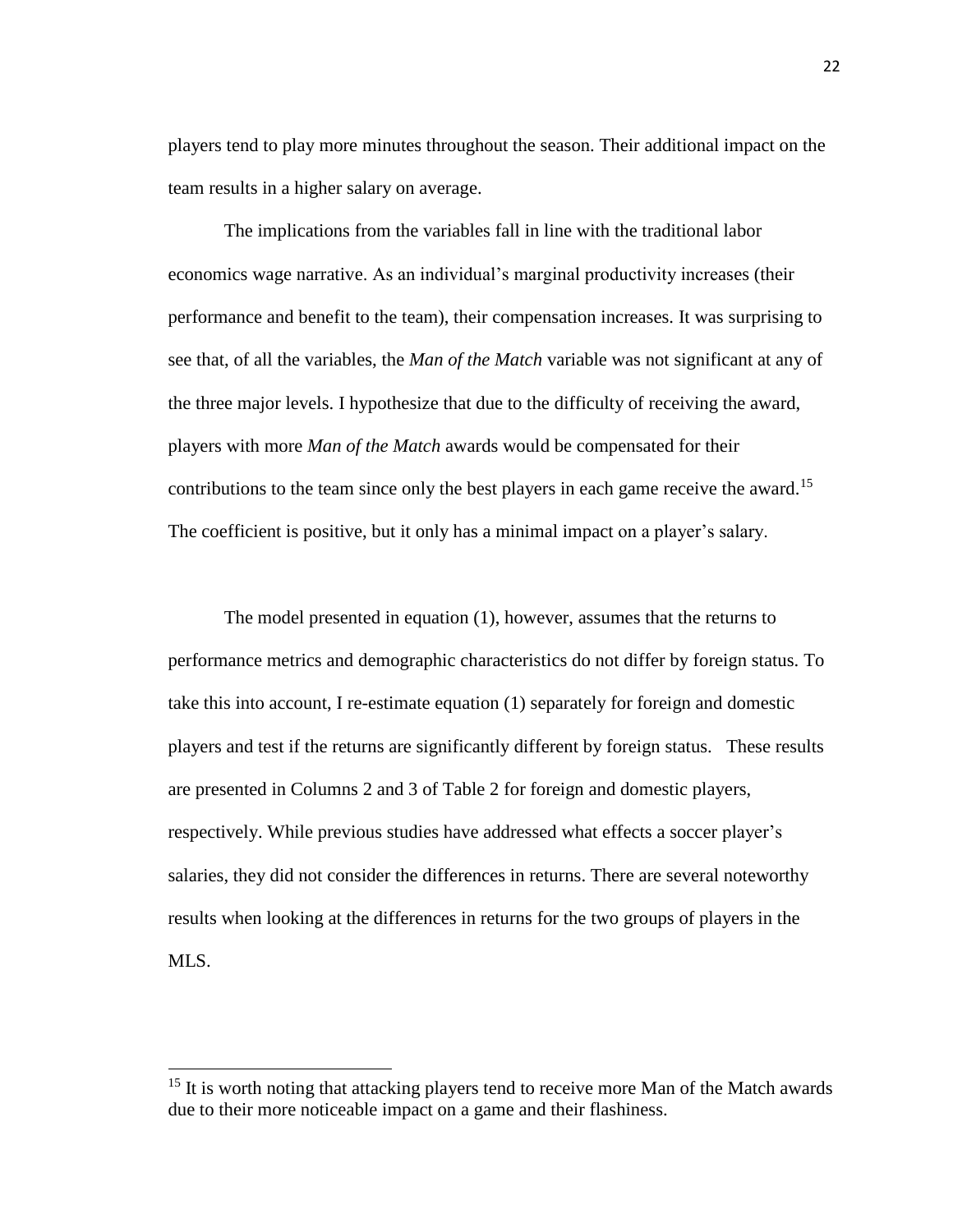First, foreign players receive an additional salary "bump" for their performance. While domestic players receive a 46.9% increase in their salary for a 1-unit increase in their player rating, foreign players receive a 124.3% increase in their salary, *ceteris paribus*. The two groups are rewarded very differently for their respective performance levels.

The additional "bump" in foreign players' salaries are not ideal for domestic players. Presumably, performance is the most crucial factor for soccer teams signing players. But if foreign players are compensated more for a similar performance to domestic players, the pay discrepancy may act as a disincentive for keeping the top performing domestic players. Those players could take their talent elsewhere and be better rewarded for their soccer performance.

Since foreign players are more experience for their performance level, MLS teams could ideally sign more domestic players at a lower cost. Teams would be successful by avoiding the foreign player premium. If enough teams did this, the market would equilibrate and domestic players would then be compensated more like foreign players based off performance (Szymanski 2000).

All-Star players also appear to earn a salary premium for being foreign. Foreign players earn a 135.7% salary premium for being selected to the team while domestic players only earn a 41.2% salary premium (see Table 2). This finding helps understand that on-the-field performance is not the only important characteristic in determining a player's salary in the MLS. While a player needs to have played well throughout the season to be selected to the team, their popularity is also essential for selection to the roster. Players who are popular off-the-field or can help raise the global reputation of the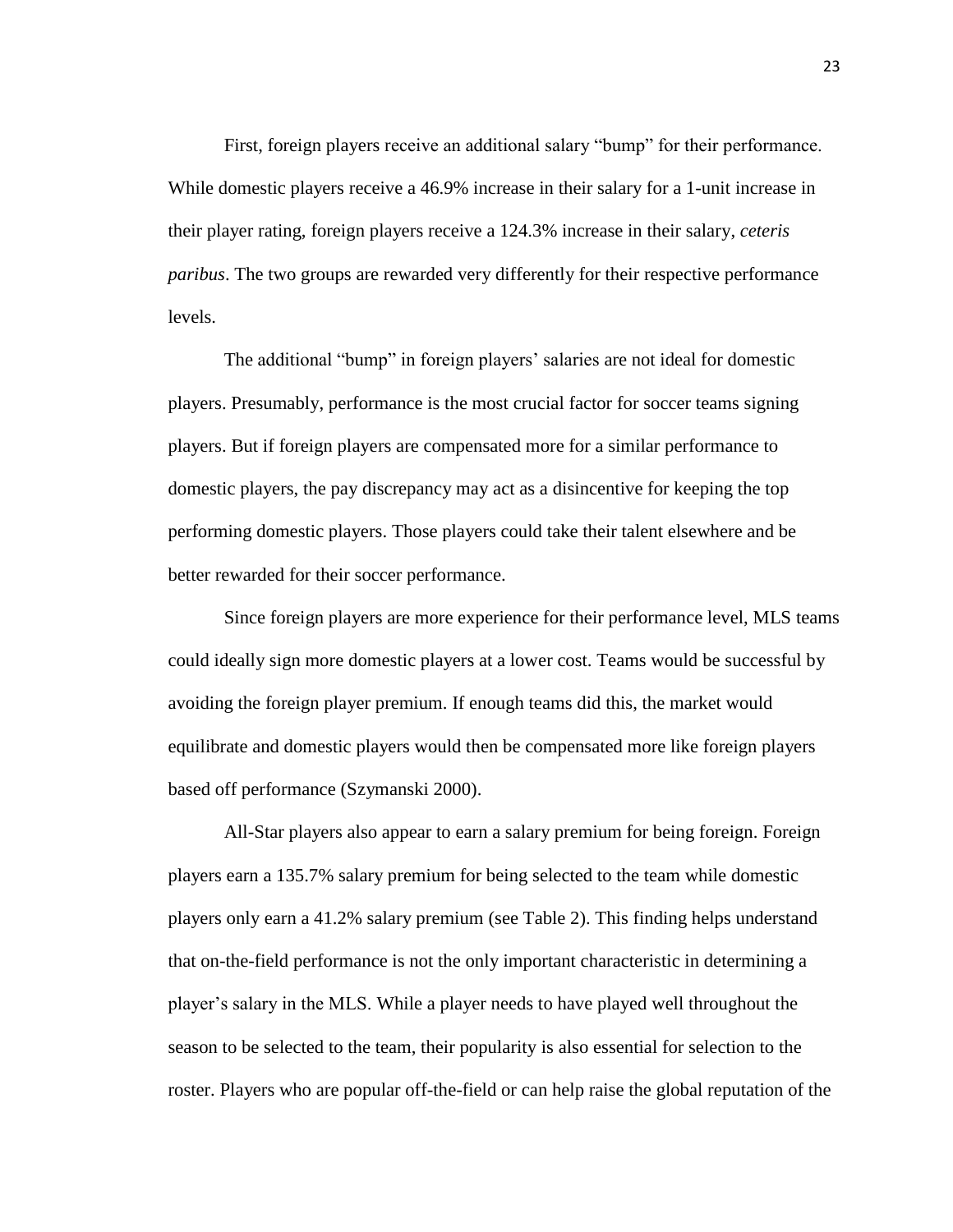league are compensated for their influence. It is understandable why the MLS would take this stance given its youthfulness as a league, but one would hope that deserving domestic players are not overlooked to accommodate for the more popular players, despite their lacking performance.

Both nationality groups receive an immense wage premium for being DPs, but it the domestic DPs who receive a higher premium. Looking at Table 2, one can see that foreign players receive a 198% premium for being a *DP* compared to domestic players who receive a 468% premium, *ceteris paribus*. For both groups, the DP status results in an incredible boost in a player's salary. But on average, foreign DPs still earn less than domestic DPs. This foreign DP versus domestic DP gap likely comes down to the number of observations for the two nationality groups. In the three years being sampled, there are no more than 50 DPs in one season. Of all the DPs, three-quarters of them are foreign. The few domestic DPs are likely driving the large domestic DP wage increase. Also, as addressed previously, the salary for all MLS individuals is increasing  $16$ . Thus, while DPs still earn incredible wages when compared to non-DPs, the wages of all players are rising.

Still, the enormous wages of DPs compared to non-DPs is like the findings in Kuethe and Motamed (2009). Only a few select players receive the DP designation<sup>17</sup> and the subsequent high wages. Without a future change in the MLS salary restrictions, this

 $\overline{\phantom{a}}$ 

 $16$  This notion comes from the increasing minimum salary and rising average salary in the league over the three periods.

 $17$  David Beckham was the first player to receive the DP designation and fundamentally changed the salary disparity in the league. The rule was created to attract the most recognized international soccer stars. Previous salary regulations would not allow for such substantial player salaries.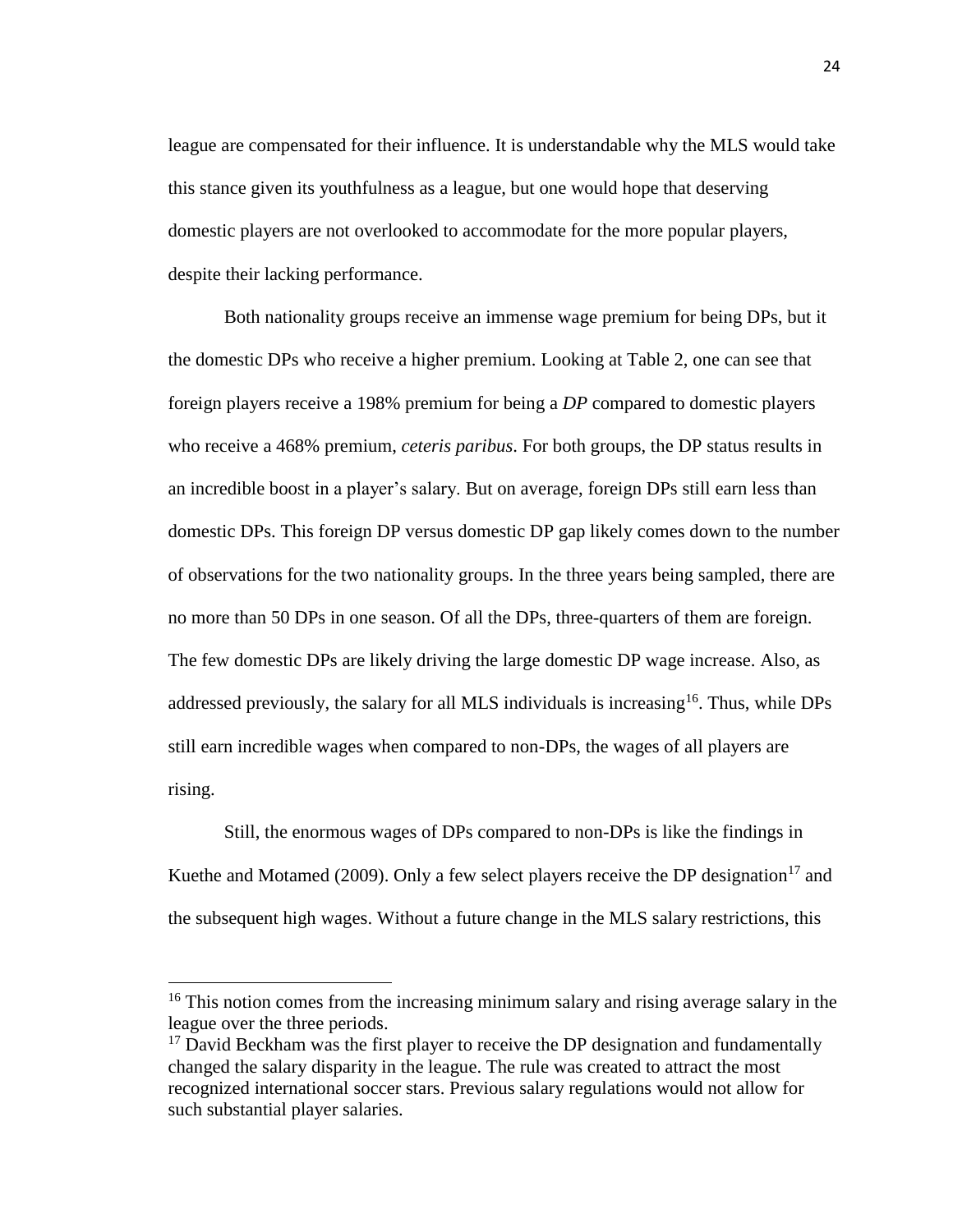DP versus non-DP wage gap will likely persist.

While the position variables are all positive for domestic players, the findings for foreign players produce a slightly different result. Only the foreign forwards earn more than the domestic players in the same position (see Table 2). For the other positions on the field, the domestic players earn more than the foreign players in the same position, *ceteris paribus*. Still, foreign forwards are the most compensated of any nationality and position group. Having the best strikers is incredibly valuable for the success of a team. Teams must feel that the foreign strikers are more well-equipped to score goals than domestic strikers. For all soccer teams, valuing the contribution of midfielders and defenders is traditionally much more tough than valuing the contributions of forwards.

#### *Oaxaca Decomposition*

To determine what foreign players would earn if they had the characteristics of domestic players and vice versa, an Oaxaca (1973) decomposition is employed. The decomposition for the two weights is as follows:

$$
W^{f} - W^{d} = (X^{f} - X^{d}) \beta^{f} + X^{d} (\beta^{f} - \beta^{d}) + (\alpha^{f} - \alpha^{d}),
$$
 (2a)  
or  

$$
W^{f} - W^{d} = (X^{f} - X^{d}) \beta^{d} + X^{f} (\beta^{f} - \beta^{d}) + (\alpha^{f} - \alpha^{d}),
$$
 (2b)

Foreign weights are used for equation (2a) while domestic weights are used for equation (2b). The left-hand side of the equations represent the log wage differential. On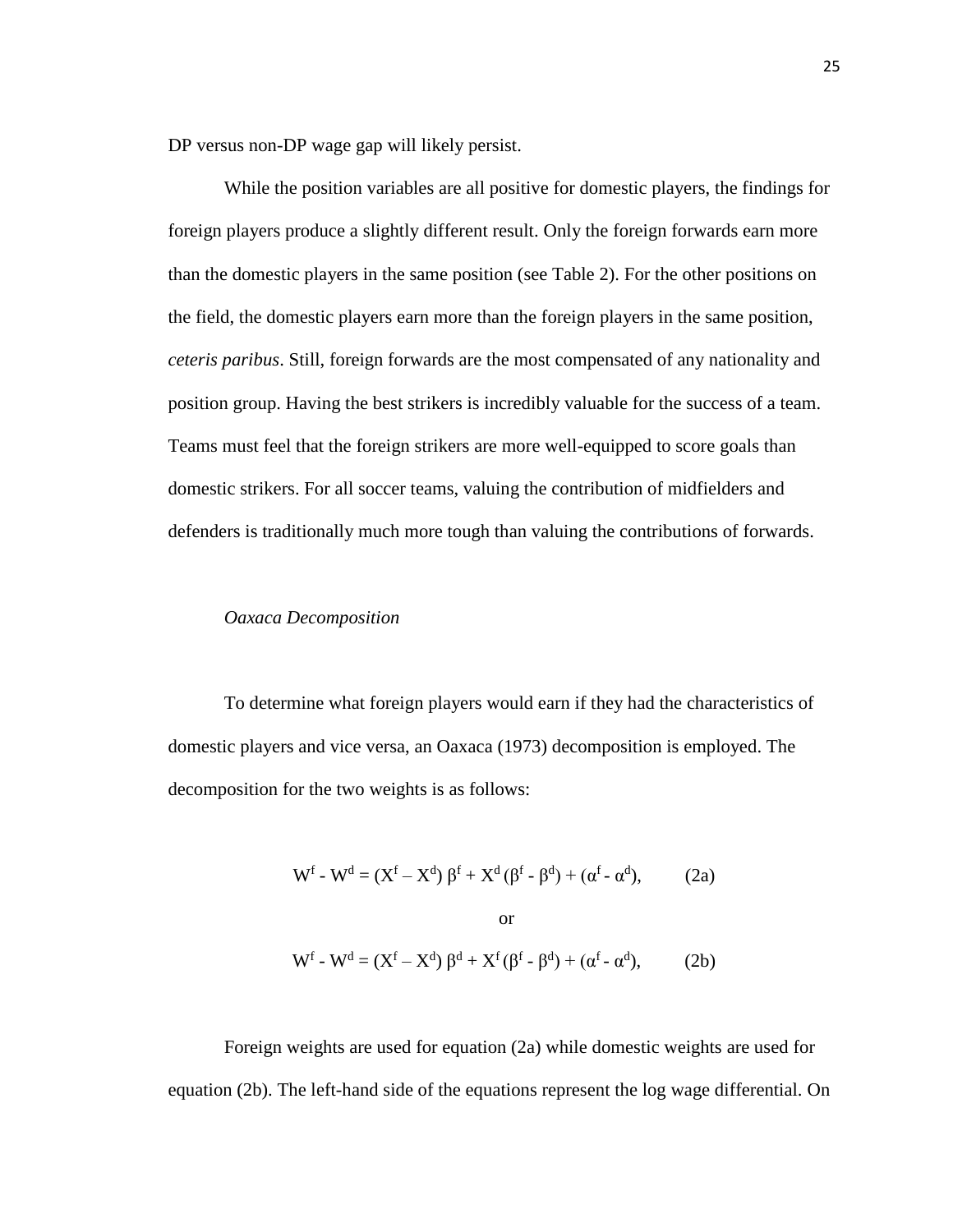the right-hand side, the first and second terms in the two equations represent the total log wage differential attributable to differences in average player characteristics and the differences in returns for those characteristics, respectively. The intercept differences are accounted for by the subtracting of the alphas. The results for this equation can be found in Table 3 in the Appendix. Columns 2 and 3 in Table 3 represent the wage differential that is attributable to differences in characteristics versus differences in returns.

The results from the decomposition are quite interesting. Using domestic weights, roughly 78% of the differences is due to observable factors. Thus, the remaining 22% must be due to unobservable differences. When using foreign weights, the percent of unobservable differences rises to roughly 26%. There is very minor difference in obervables/unobservables between the two weights. With an Oaxaca decomposition, much of the 22-26% in unobservable differences is likely due to discrimination. Therefore, these findings are similar to the "taste for discrimination" discussed in Szymanski (2000). Also, these results align with the previous results from the *foreign*  variable in Model 1. Those findings concluded that foreign players receive a 15.97% wage premium. Both the Oaxaca decomposition and findings in Model 1 support the idea that domestic players are discriminated against.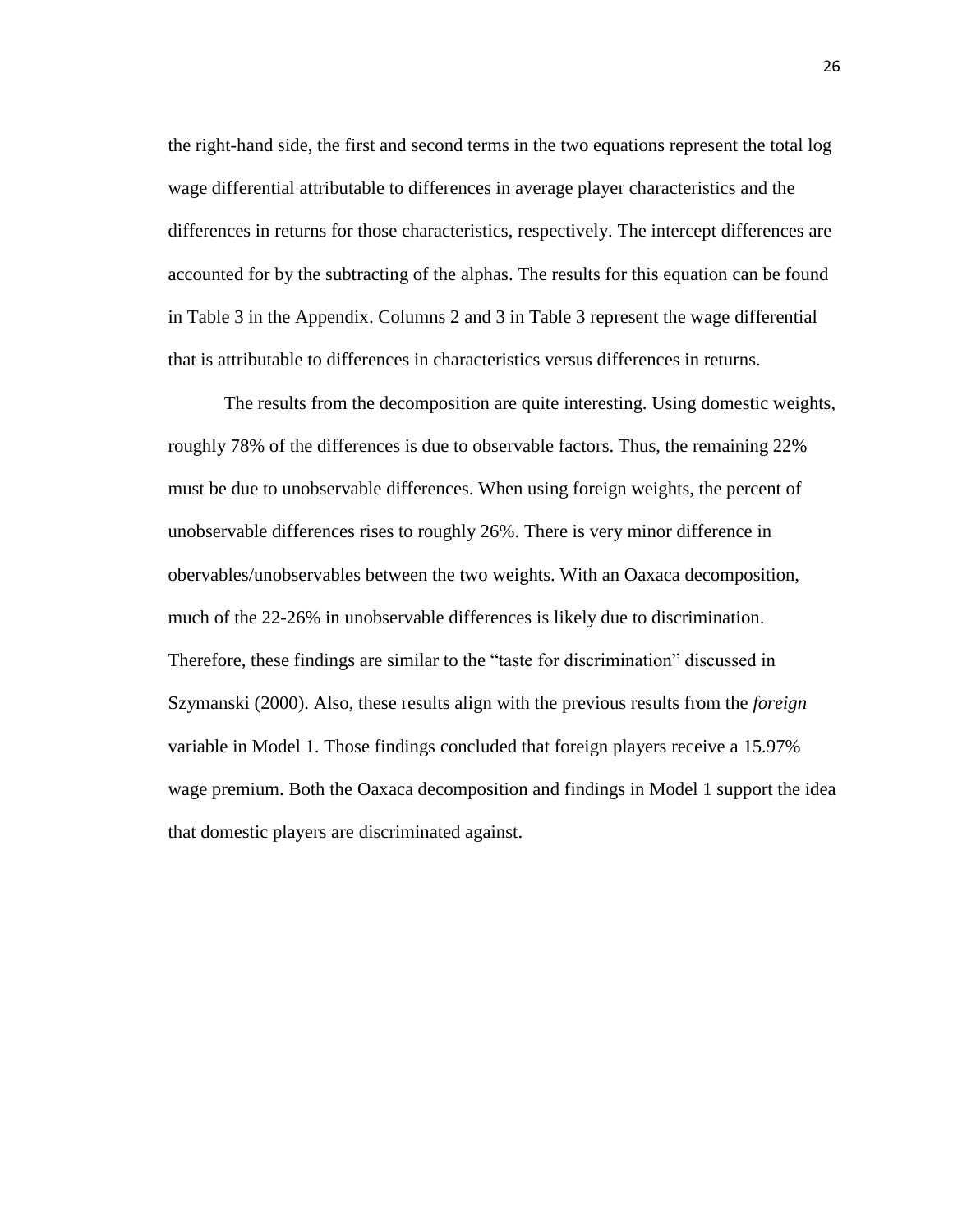#### **V. Conclusion**

Few soccer leagues in the world are like the MLS. It is a young league that has a single-entity structure, salary cap, ever-expanding number of teams, host of foreign stars, and an increasing presence in the shifting sports landscape. This landscape is shifting away from the traditional big four American sports (baseball, football, basketball, and hockey), the MLS provides a unique perspective for analysis.

Since the league's creation, there has seemed to be a heavy reliance on foreign players. Whether due to their soccer ability or off-the-field value, many of the foreign players have undoubtedly been vital for the growth of the MLS, both domestically and abroad. It is unlikely the MLS would be in the position it is today without their presence. However, especially in the past 10 years, there has been increasing debate about whether many of the foreign players are overpaid based on their value to the league. Ever since the DP rule was introduced for the 2007 MLS season, the MLS has attracted some of the world's greatest foreign soccer players. These players, though, have often come into the MLS at the tail ends of their careers. Despite this, they are seemingly being paid by the league not for their ability, but for their celebrity status (see for example, Kuethe and Motamed, 2009).

This study investigates whether, after controlling for performance metrics and player characteristics, foreign players are being overcompensated. In other words, are domestic players (from the United States and Canada) being discriminated against? This paper adds on to previous discrimination research in soccer (see for example, Szymanski,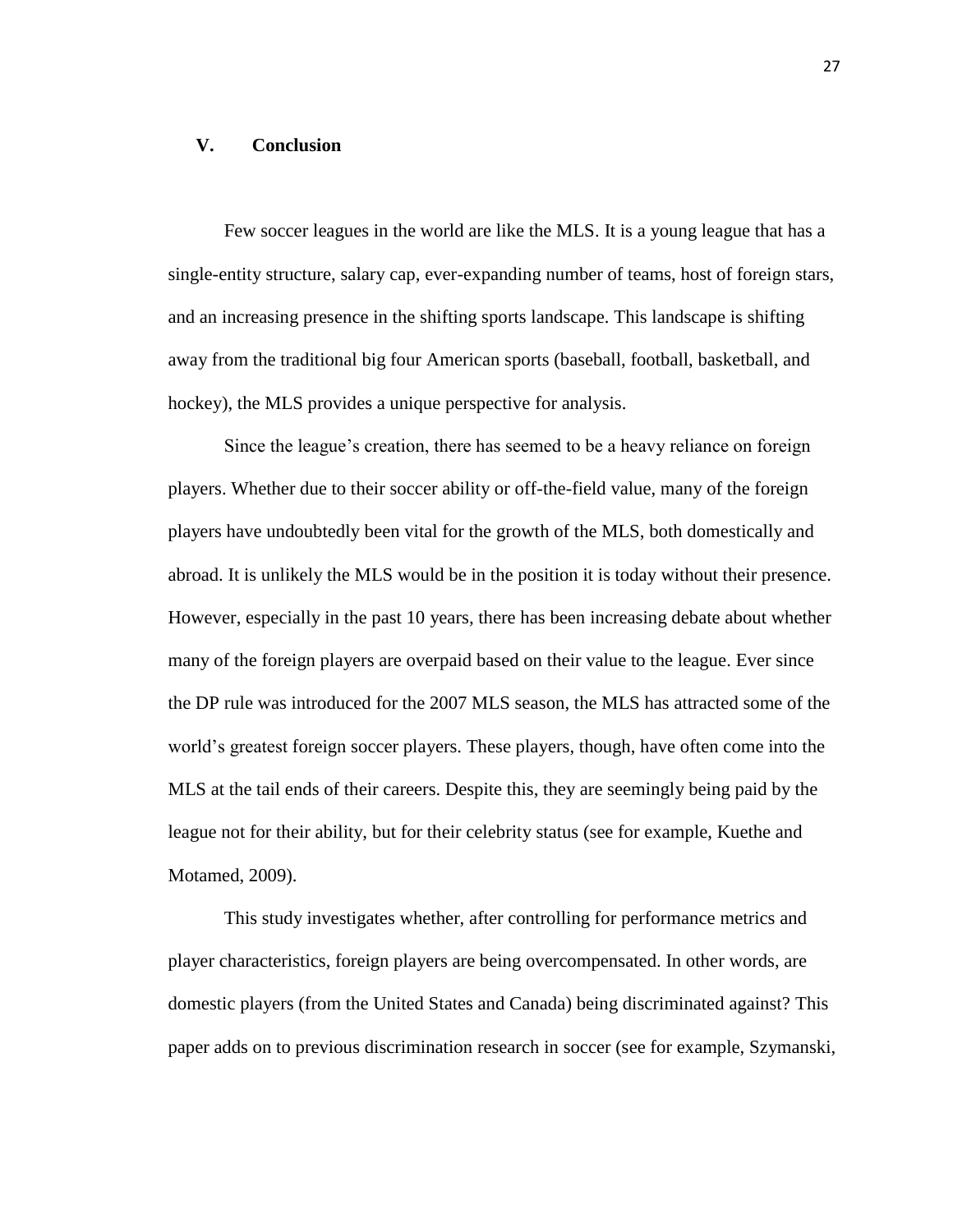2000 & Pedace, 2007) and MLS research (see for example, Kuethe and Motamed, 2010) by taking the analytical approach of NBA studies (see for example, Yang and Lin, 2010).

The results of this study support the hypothesis that foreign players in the league are overcompensated for their performance. Foreign nationality groups on soccer teams have been demonstrated to be overcompensated (Pedace, 2007). In this study, foreign players receive a 15.97% wage premium compared to domestic players. When looking at the wage differential between the two groups, between 22-26% is largely due to discrimination. Both findings support what Szymanski (2000) calls a "taste for discrimination." Then, looking at the different returns to performance for the two groups, domestic players receive a 46.9% salary increase for a one-unit increase in their player rating. However, foreign players receive a total salary increase of 124.3% for a one-unit increase in their player rating (see Table 2). This result is similar to the discrimination findings in Szymanski (2000) where black players were underpaid for their performance. Both studies demonstrate inequalities in soccer leagues both domestically and abroad.

Wage determination is undoubtedly a difficult topic in sports. Owners and league must weigh the performance of players with the profitability of the team. Finding the right balance of players to have a successful team on-and-off the field can be a challenging task. The MLS will need to change as it continues to grow in popularity and talent level. This paper emphasizes the disproportionate salary dispersion in the MLS between foreign and domestic players. A good start to keep the best domestic talent in the United States and retrieve the domestic talents who took their talents abroad would be to compensate them accordingly. If the top American players and top foreign talents are playing in the MLS, the MLS could grow at an even faster rate than it currently is.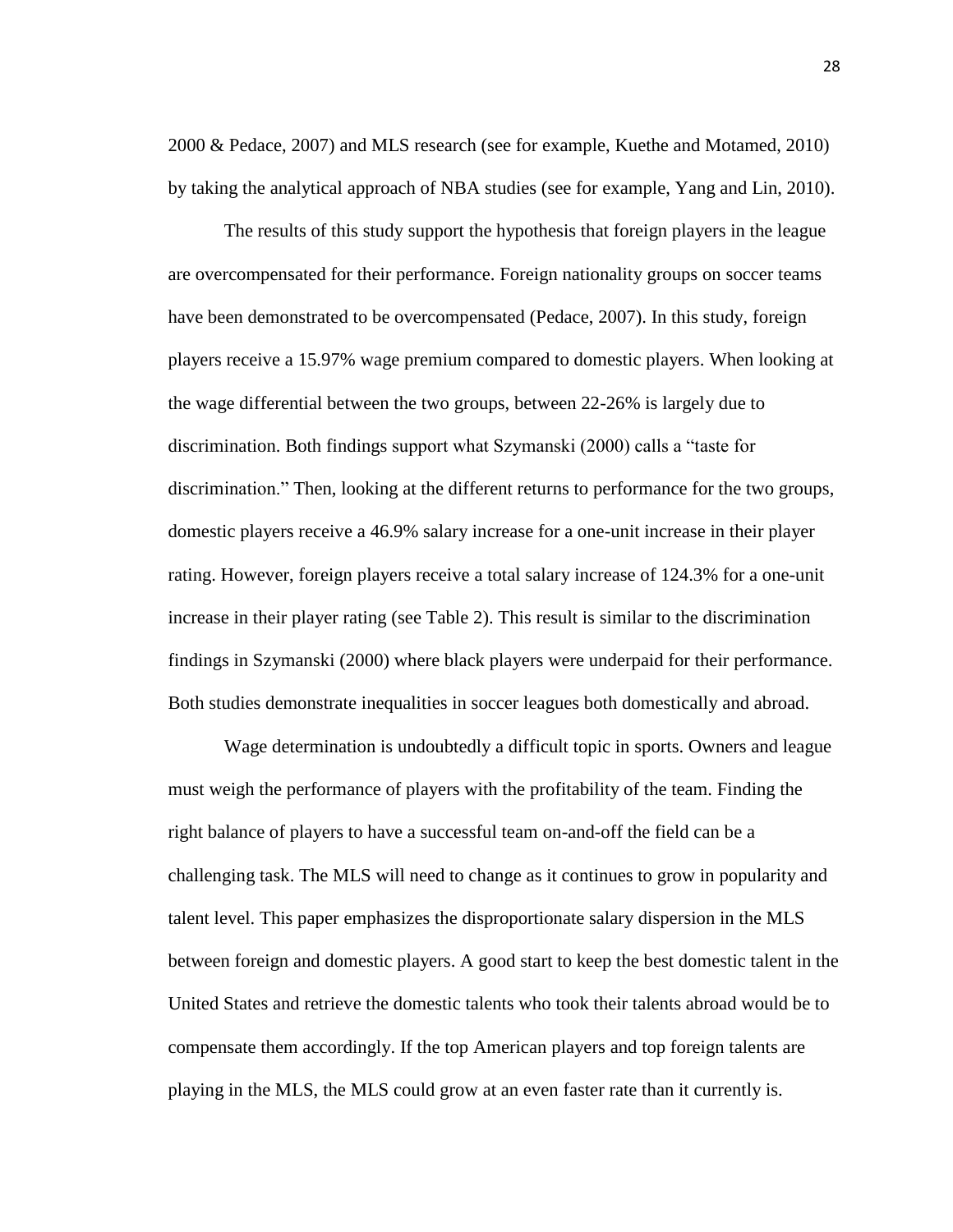Another implication from this study could simply come down to in the MLS, although performance (productivity) is important, there are many other key factors that come into play when determining a player's salary. Soccer players, like other athletes, are compensated for more than just their on-the-field performance.

Future studies could build on this study by including more years' worth of data and more metrics accounting for the popularity of players. This could further the accuracy of the study and hopefully produce even clearer results. Additionally, soccer economics studies could begin using the player rating metric used in this study to better account for on-the-field productivity. While player performance has been easy to examine in sports like basketball and baseball, accounting for performance in soccer has traditionally been much more difficult. The use of player ratings could fundamentally change soccer economics research in the future.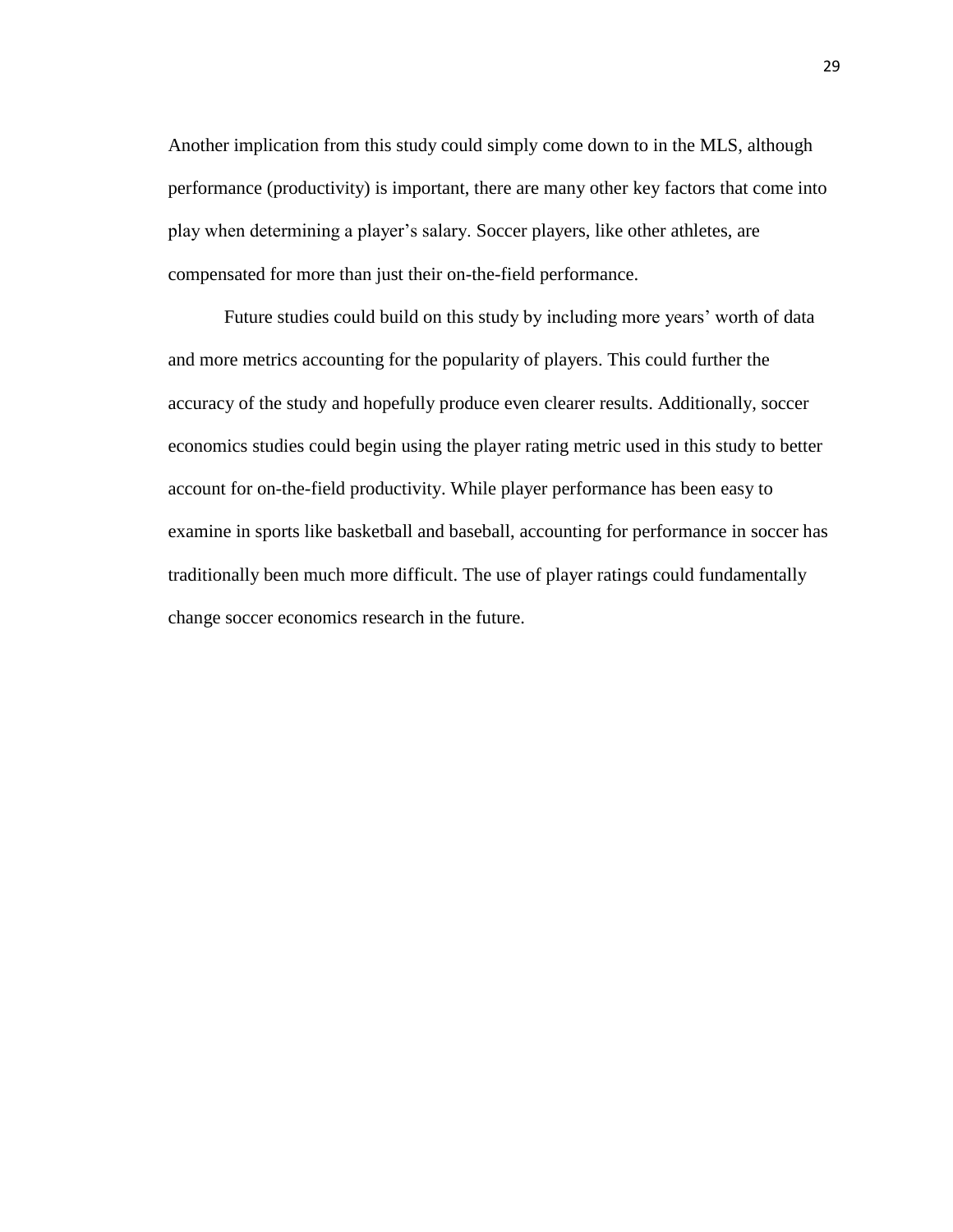#### **References**

- Abnos, Alexander. "The Birth of a League." Sports Illustrated Longform. 2015. http://www.si.com/longform/2015/mls/.
- Baxter, Kevin. "Foreign soccer stars no longer putting down MLS." Soccer. March 14, 2015. http://www.latimes.com/sports/soccer/la-sp-soccer-baxter-20150315 story.html.
- Burdekin, R., Hossfeld, R., & Smith, J. (2005). Are NBA fans becoming indifferent to race? Evidence from the 1990s. Journal of Sports Economics, 6, 144-159.
- "By WhoScored.com." TalkSPORT. http://talksport.com/author/WhoScored.com.
- Coates, D., B. Frick, and T. Jewell. 2014. "Superstar Salaries and Soccer Success: The Impact of Designated Players in Major League Soccer." Journal of Sports Economics 17 (7): 716–35.
- Couch, Ben. "MLS announces expansion process and timeline." December 15, 2016. https://www.mlssoccer.com/post/2016/12/15/mls-announces-expansion-processand-timeline.
- Davis, Steve. "MLS teams must be wiser about players beyond their years." FourFourTwo. October 18, 2016. http://www.fourfourtwo.com/us/features/mlsdesignated-player-signings-old-drogba-gerrard-new-ideas.
- Eschker, Erick, Stephen J. Perez, and Mark V. Siegler. 2004. "The NBA and the influx of international basketball players." Applied Economics 36 (10): 1009–20.
- Gonzalez, Roger. "MLS Expansion: Here's what to know about the 12 cities to submit franchise bids." Soccer. February 01, 2017. http://www.cbssports.com/soccer/news/mls-expansion-heres-what-to-knowabout-the-12-cities-to-submit-franchise-bids/.
- Heitner, Darren. "How Major League Soccer Is Closing The Gap With The Big Four." Forbes. December 22, 2015. http://www.forbes.com/sites/darrenheitner/2015/12/22/how-major-league-socceris-closing-the-gap-with-the-big-four/#4373c1387b39.
- "History of Major League Soccer." Wikipedia. https://en.wikipedia.org/wiki/History\_of\_Major\_League\_Soccer#Early\_difficultie s.Hooper, Simon. "Soccer's influence: Why the world 'turns around a spinning ball'" CNN. June 09, 2010. http://www.cnn.com/2010/SPORT/football/06/09/world.cup.backgrounder/.
- Jewell, R. T. 2005. "An Evaluation of the Relationship Between Hispanics and Major League Soccer." Journal of Sports Economics 6 (2): 160–77.
- Kuethe, T. H., and M. Motamed. 2009. "Returns to Stardom: Evidence From U.S. Major League Soccer." Journal of Sports Economics 11 (5): 567–79.
- Kahn, Lawrence M. 1991. "Discrimination in Professional Sports: A Survey of the Literature." Industrial and Labor Relations Review 44 (3): 395.
- Lucifora, Claudio, and Rob Simmons. "Superstar Effects in Sport: Evidence From Italian Soccer." Journal Of Sports Economics 4, no. 1 (February 01, 2003): 35-55.
- Marcin, Tim. "MLS 2020 Expansion: Is The League's Rapid Growth Plan Too Much Too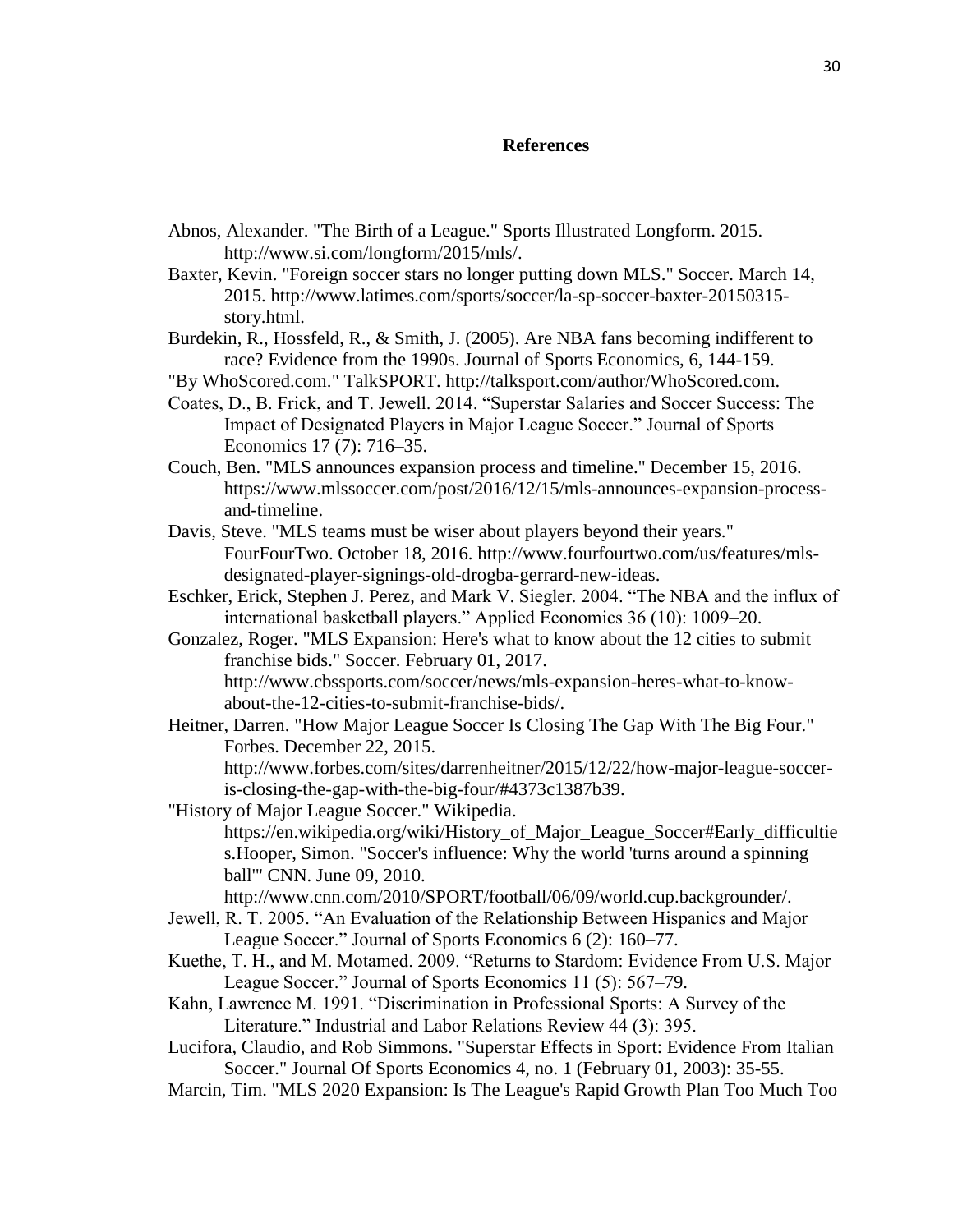Soon?" International Business Times. August 7, 2016.

http://www.ibtimes.com/mls-2020-expansion-leagues-rapid-growth-plan-toomuch-too-soon-2354737.

- Mayassi, Alex. "Why Are Some Countries Good at Soccer?" Priceonomics. June 19, 2014. https://priceonomics.com/why-are-some-countries-good-at-soccer/.
- "MLS Players Union announces that it has ratified collective bargaining agreement." MLSsoccer.com. July 16, 2015. https://www.mlssoccer.com/post/2015/07/16/mlsplayers-union-announces-it-has-ratified-collective-bargaining-agreement.
- "North American Soccer League (1968–84)." Wikipedia. https://en.wikipedia.org/wiki/North\_American\_Soccer\_League\_%281968%E2%8 0%9384%29#Interest\_begins\_to\_grow.
- Nguyen, Thuc Nhi. "MLS no longer 'just a retirement league' as it enters 21st season." MLS no longer 'just a retirement league' as it enters 21st season. January 19, 2016. http://www.dailynews.com/sports/20160119/mls-no-longer-just-aretirement-league-as-it-enters-21st-season.
- Oaxaca, Ronald. 1973. "Male-Female Wage Differentials in Urban Labor Markets." International Economic Review, Vol. 14, No. 3 (October), pp. 693-709.
- Pedace, R. 2007. "Earnings, Performance, and Nationality Discrimination in a Highly Competitive Labor Market as An Analysis of the English Professional Soccer League." Journal of Sports Economics 9 (2): 115–40.
- Reed, J. D. "A modified American plan." Vault. March 31, 1980. http://www.si.com/vault/1980/03/31/824531/a-modified-american-planamericanization--three-north-americans-on-the-field-instead-of-two--is-the-newbuzzword-in-the-nasl-it-might-add-a-little-pizzazz-to-a-league-that-could-usesome.
- "Roster Rules and Regulations." Roster Rules and Regulations | PRESS BOX. http://pressbox.mlssoccer.com/content/roster-rules-and-regulations.
- Salter, Scott. "How Pelé and the New York Cosmos changed soccer." April 13, 2015. http://thesefootballtimes.co/2015/04/13/how-pele-and-the-new-york-cosmoschanged-us-soccer/.
- Smith, Chris. "New Report Supports MLS Promotion/Relegation, But League Still Says No." Forbes. November 22, 2016. http://www.forbes.com/sites/chrissmith/2016/11/22/new-report-supports-mlspromotionrelegation-but-league-still-says-no/#13f3fbb91b9f.
- Strauss, Brian. "MLS at 20: Original logos for the league's first 10 teams ..." Planet Futbol. February 25, 2015. http://www.si.com/planet-futbol/2015/03/01/mlsoriginal-logos-crests-20th-season.
- Szymanski, Stefan. 2000. "A Market Test for Discrimination in the English Professional Soccer Leagues." Journal of Political Economy 108 (3): 590–603.
- Wangerin, David. Soccer in a Football World: The Story of America's Forgotten Game. Temple University Press, 2008.
- "WhoScored? | Football." The Guardian. https://www.theguardian.com/football/whoscored-blog.
- "WhoScored Ratings Explained." WhoScored.com: Revolutionizing Football Statistics. https://www.whoscored.com/Explanations.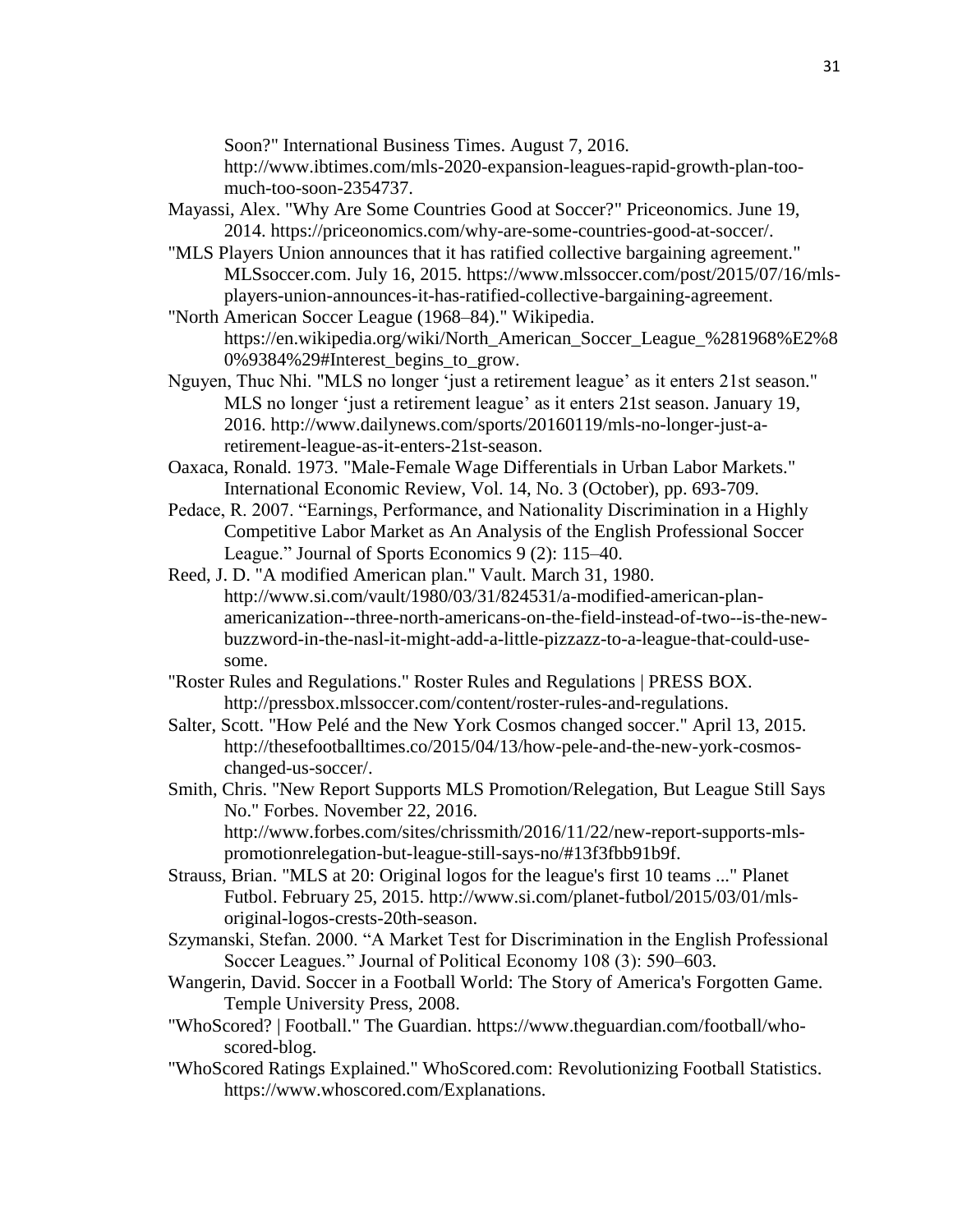- Wilson, Dennis P., and Yung-Hsiang Ying. 2003. "Nationality preferences for labour in the international football industry." Applied Economics 35 (14): 1551–59.
- Yang, C.-H., and H.-Y. Lin. 2010. "Is There Salary Discrimination by Nationality in the NBA?: Foreign Talent or Foreign Market." Journal of Sports Economics 13 (1): 53–75.
- Young, Jared E. "MLS single-entity and the issue of trust." February 03, 2016. http://www.brotherlygame.com/2016/2/3/10819230/mls-single-entity-and-theissue-of-trust.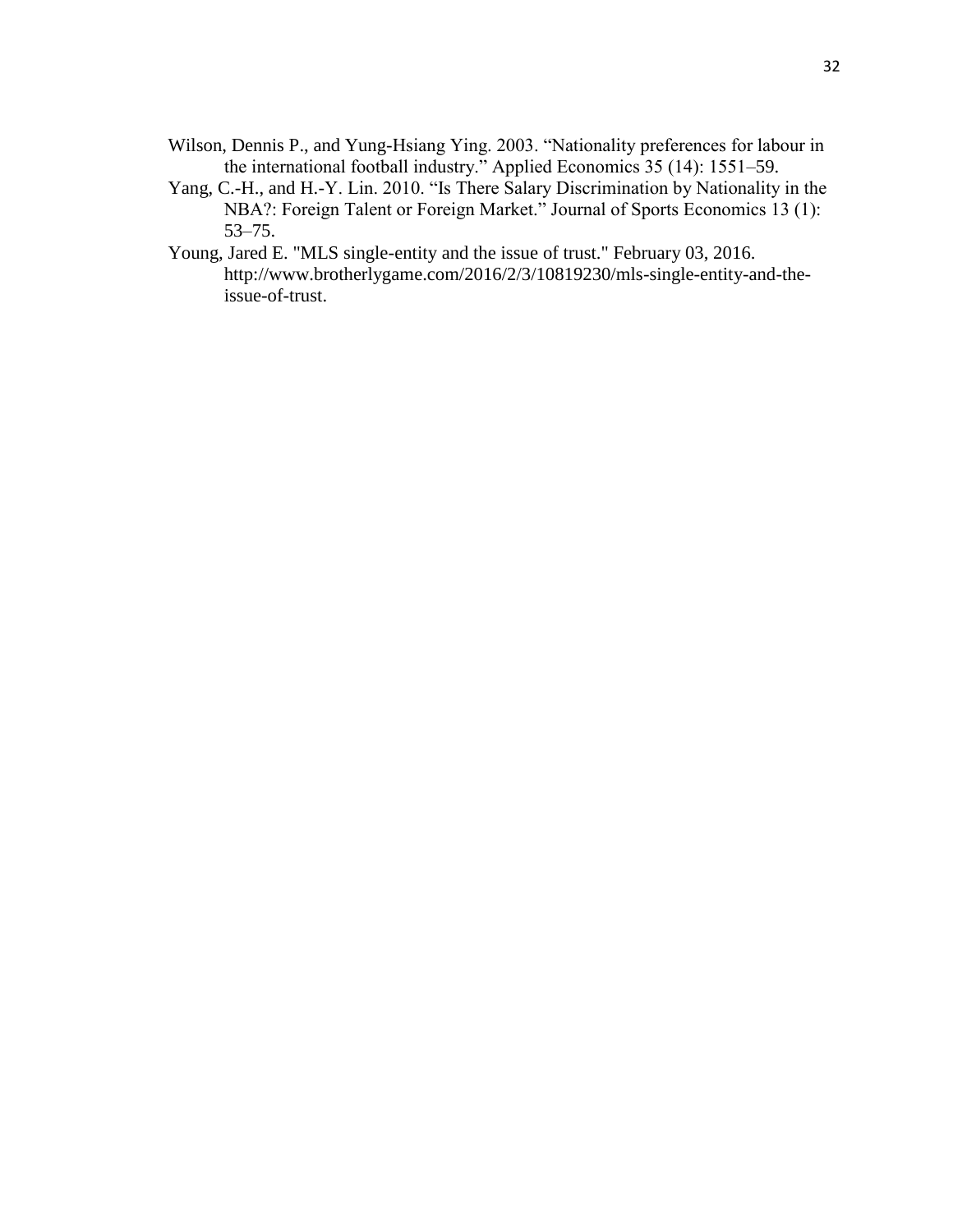#### **Appendix**

#### Variable | Total | Foreign | Domestic Salary 1317784.800 (807888.900) 414951.200 (948314.30) 227463.100 (638286.800) Natural Log of Salary 11.926 (0.973) 12.168 (1.041) 11.701 (0.846) Foreign  $0.482$ (0.500) n/a n/a Player Rating | 6.682 (0.361) 6.724 (0.357) 6.643 (0.361) Designated Player 0.091 (0.288) 0.144 (0.351) 0.041 (0.199) All-Star Team 0.054 (0.227) 0.051 (0.219) 0.058 (0.234) Man of the Match  $\vert$  0.687 (1.325) 0.825 (1.530) 0.559 (1.087) Ages 16-23 0.246 (0.431) 0.199 (0.400) 0.290 (0.454) Ages 24-31 0.583 (0.493) 0.577 (0.494) 0.588 (0.492) Ages 32-38 0.171 (0.377) 0.224 (0.417) 0.122 (0.327) Minutes 1253.191 (884.884) 1293.669 (835.822) 1215.565 (927.160) Forward 0.200 (0.400) 0.226 (0.418) 0.177 (0.382) Forward-Midfield 0.057 (0.232) 0.058 (0.234) 0.057 (0.231) Midfield 0.384 (0.486) 0.421 (0.494) 0.349 (0.477) Defender-Midfield 0.028 (0.165) 0.018 (0.132) 0.037 (0.190) Defend 0.331 (0.471) 0.278 (0.448) 0.380 (0.486) 2014 0.315 (0.465) 0.285 (0.452) 0.343 (0.475) 2015 0.343 (0.475) 0.342 (0.475) 0.344 (0.475) 2016 0.342 (0.475) 0.373 (0.484) 0.314  $(0.464)$

#### **Table 1: Descriptive Statistics by Foreign Status**

Note: N=1,397 for all, N= 673 for foreign, N= 724 for domestic.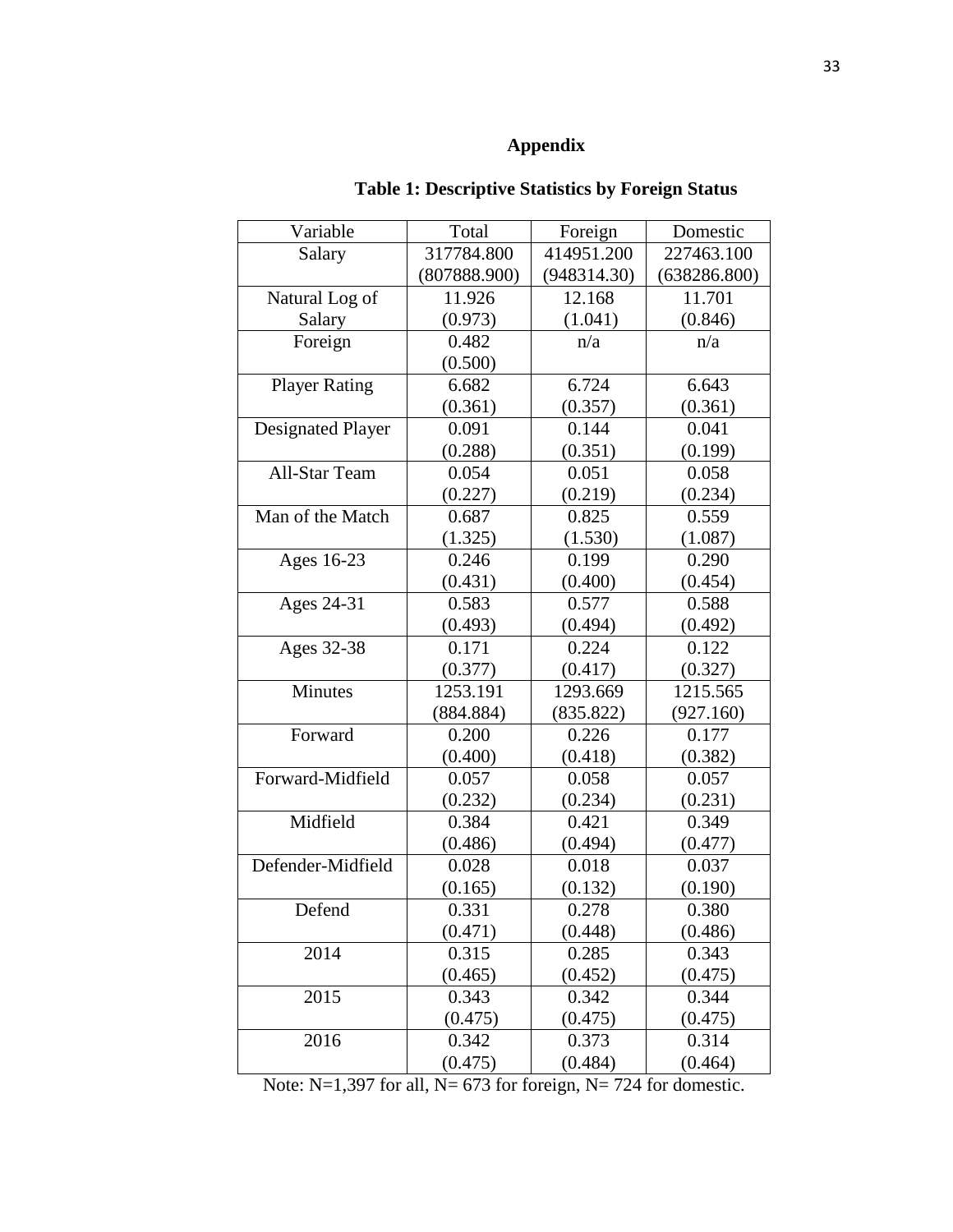|            | Total      | Foreign    | Domestic              |
|------------|------------|------------|-----------------------|
| Foreign    | $0.148***$ | n/a        | n/a                   |
|            | (0.035)    |            |                       |
| Player     | $0.613***$ | $0.808***$ | $0.385***$            |
| rating     | (0.075)    | (0.118)    | (0.094)               |
| Ages 24-31 | $0.407***$ | $0.617***$ | $0.253***$            |
|            | (0.042)    | (0.071)    | (0.047)               |
| Ages 32-38 | $0.815***$ | $0.923***$ | $0.715***$            |
|            | (0.056)    | (0.084)    | (0.072)               |
| Designated | $1.246***$ | $1.092***$ | $1.736***$            |
| Player     | (0.067)    | (0.084)    | (0.118)               |
| Minutes    | $0.000***$ | 0.000      | $0.000***$            |
|            | (0.000)    | (0.000)    | (0.000)               |
| Forward    | $0.417***$ | $0.538***$ | $0.286***$            |
|            | (0.055)    | (0.086)    | (0.065)               |
| Midfield   | $0.257***$ | $0.133*$   | $0.\overline{349***}$ |
|            | (0.042)    | (0.068)    | (0.051)               |
| Forward-   | $0.163**$  | $-0.125$   | $0.409***$            |
| midfielder | (0.079)    | (0.124)    | (0.094)               |
| Defender-  | 0.097      | $-0.252$   | $0.270**$             |
| midfielder | (0.106)    | (0.204)    | (0.110)               |
| All-Star   | $0.626***$ | $0.857***$ | $0.345***$            |
| Team       | (0.084)    | (0.137)    | (0.098)               |
| Man of the | 0.025      | $-0.020$   | $0.049**$             |
| Match      | (0.017)    | (0.024)    | (0.024)               |
| 2015       | $0.140***$ | $0.181***$ | $0.127***$            |
|            | (0.042)    | (0.067)    | (0.049)               |
| 2016       | $0.282***$ | $0.390***$ | $0.197***$            |
|            | (0.042)    | (0.066)    | (0.051)               |

**Table 2: Salary Regression Results by Foreign Status**

Note: N= 1,397 for all, N= 673 for foreign, N= 724 for domestic. Robust standard errors are in parentheses. Salary is measured in natural logs

\*, \*\*, \*\*\* denote significance at the 10%, 5%, and 1% levels, respectively. Foreign variables that are statistically significant from the domestic variables are bolded.